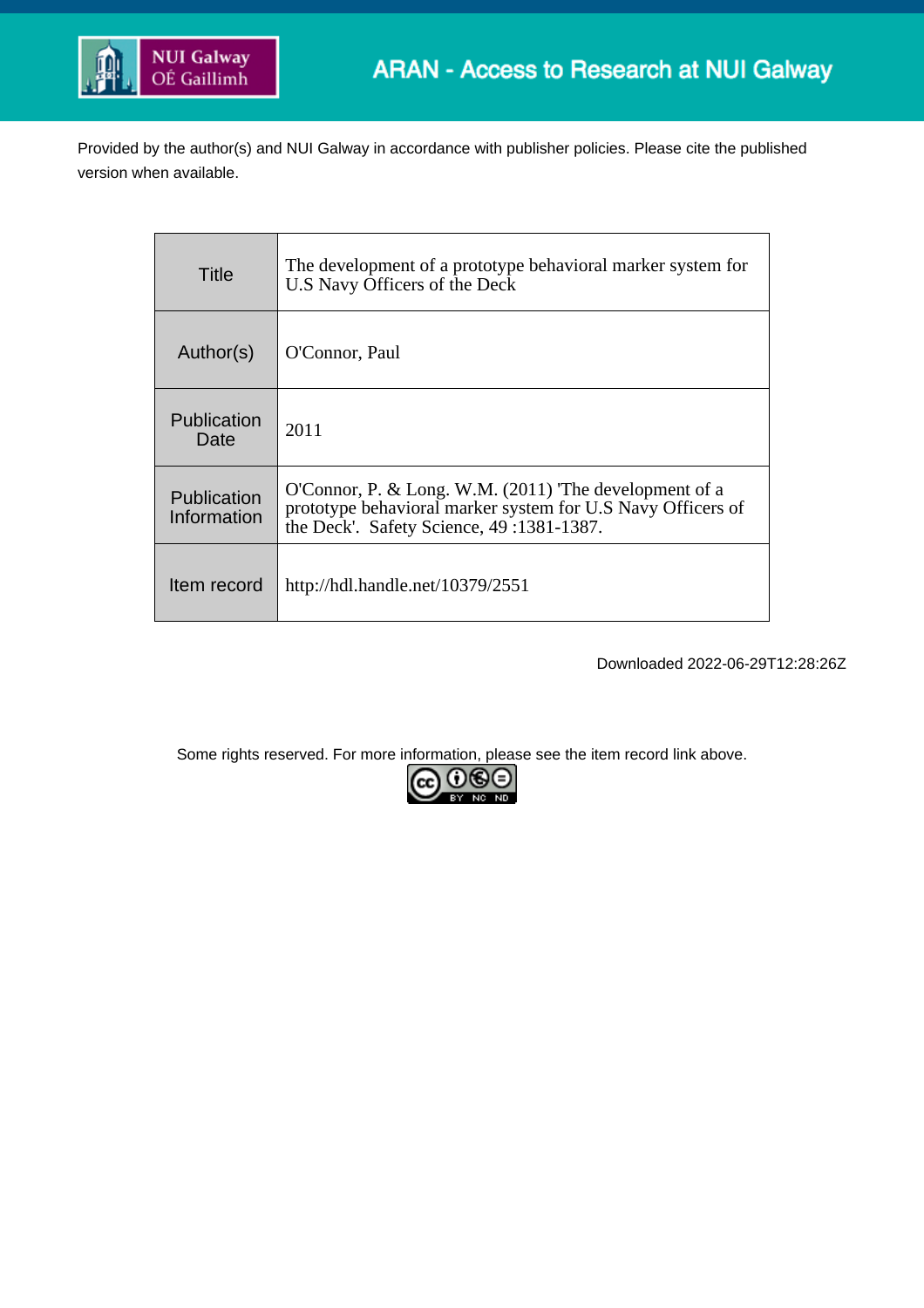**Cite as: O'Connor, P. & Long, W.M. (2011). The development of a prototype behavioral marker system for U.S. Navy Officers of the Deck.** *Safety Science, 49,* **1381-1387.** 

# **THE DEVELOPMENT OF A PROTOTYPE BEHAVIORAL MARKER SYSTEM FOR U.S. NAVY OFFICERS OF THE DECK**

Paul O'Connor<sup>1</sup>, W. Max Long<sup>2</sup>

- 1. **Corresponding Author:** Centre for Innovation and Structural Change, J.E. Cairnes School of Business & Economics. National University of Ireland, Galway. Ireland. Email: poc73@hotmail.com. Tel: +353 (0) 91 492897 Fax: +353 (0) 91 495524.
- 2. Operations Research Department, Naval Postgraduate School, 1411 Cunningham Rd, Monterey, California 93943, USA. Email: wmlong@ymail.com. Tel: (757) 450-7012.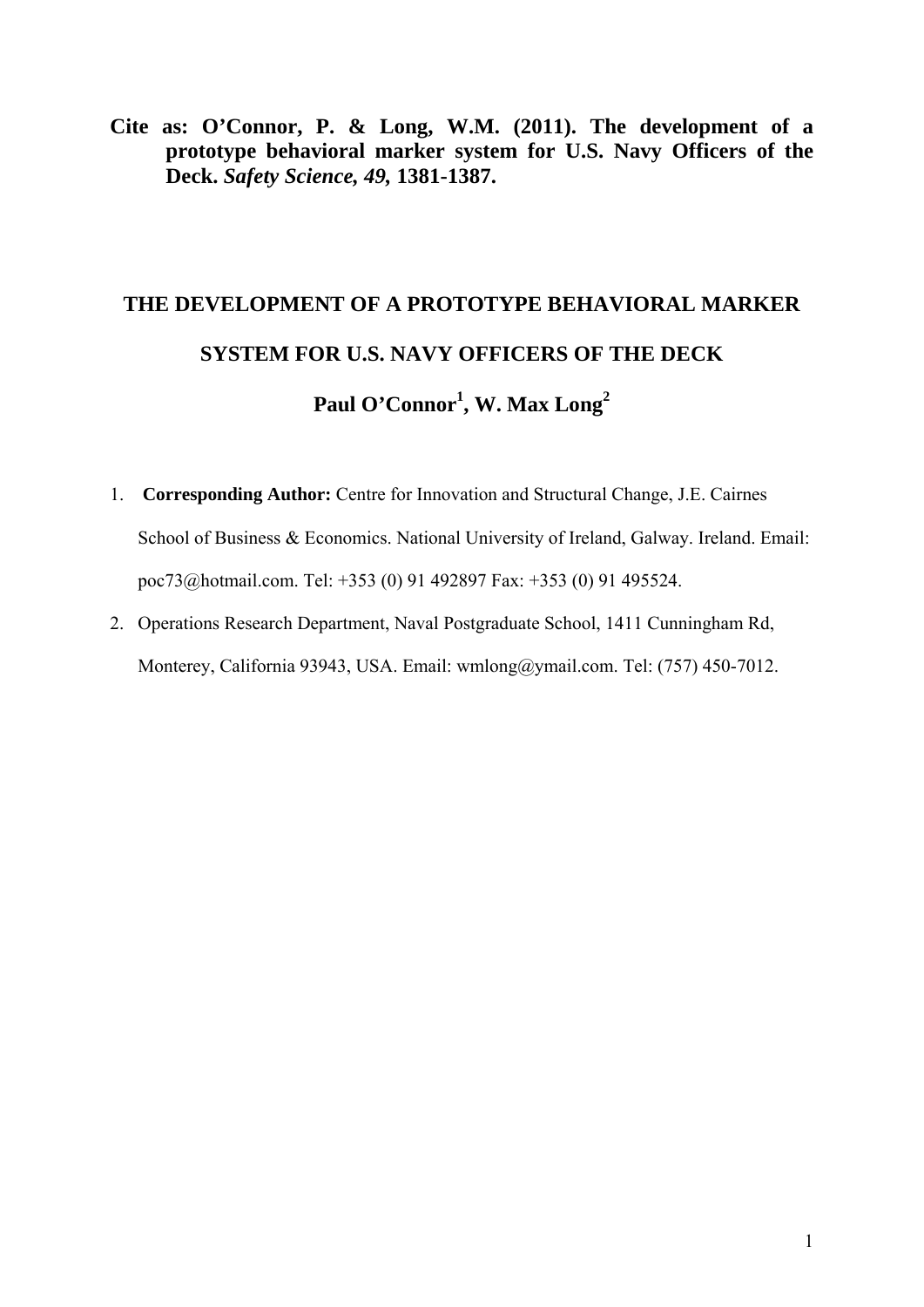## **THE DEVELOPMENT OF A PROTOTYPE BEHAVIORAL MARKER SYSTEM FOR U.S. NAVY OFFICERS OF THE DECK**

#### **ABSTRACT**

 The Officer of the Deck (OOD) of a U.S Navy ship is in charge of the safe and proper operation of the ship, and accountable to the Commanding Officer for every event that occurs during his or her OOD watch. This paper discusses the development of a prototype behavioral marker system to evaluate, and provide feedback on, the nontechnical (cognitive, social, and personal resource) skills of OODs.

An initial set of 17 categories of nontechnical skills were identified from a literature review. A focus group with four qualified OODs used the skills identified from the literature review to develop an initial taxonomy of five categories, each with two or three corresponding behavioral elements. This taxonomy was then used to classify 149 statements concerned with the nontechnical skills of OODs collected from 16 critical incident interviews. After three iterations of adaptations to the taxonomy, two independent raters were able to reach acceptable levels of reliability in using the taxonomy to classify the statements. Although further development work is required, it is suggested that the prototype behavioral marker system has implications for improving safety and performance on military and civilian ships.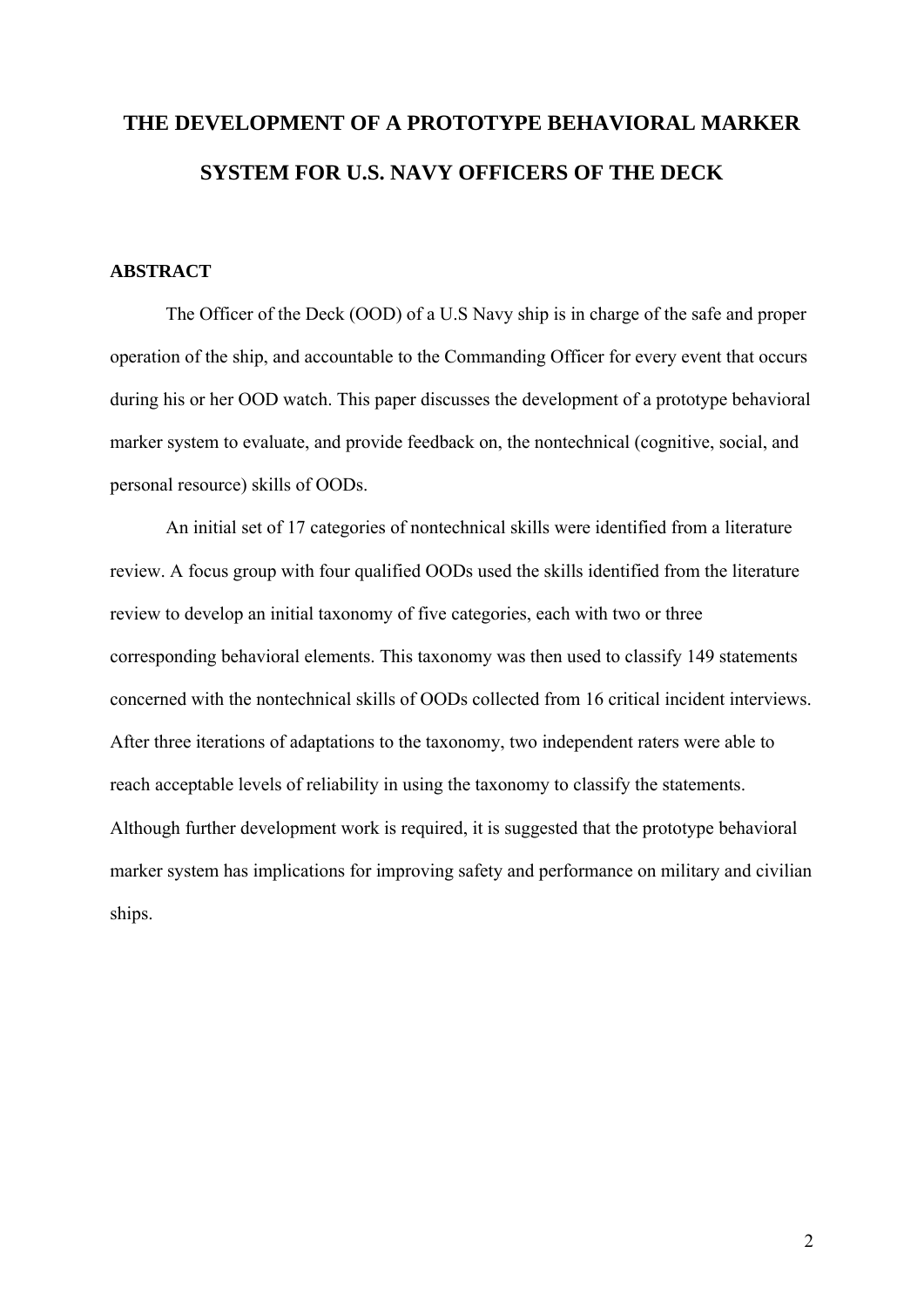#### **1. INTRODUCTION**

The Officer of the Deck (OOD) is a critical watch station on a U.S. Navy ship. The OOD is accountable to the Captain for every event that occurs during his or her OOD watch. "*As the Captain's direct representative, the OOD is the only person on board who can make decisions that affect the safety of the ship and the lives of her crew*" (Stavridis & Girrier, 2007: 3). There are 13 separate watch stations (individuals in the ship's company responsible for carrying out particular tasks) that report directly to the OOD. When underway, the OOD is designated by the Captain to be in charge of the ship including its safe and proper operation (Chief of Naval Operations, 2005). "*Nowhere in military or civilian life is there a parallel to the range and degree of responsibility that is placed in the hands of the OOD. As direct representative of the Captain, he or she acts with all the authority of command and, next to the Captain and the Executive Officer (XO),* [the OOD] *is the most important person on the ship*" (Stavridis & Girrier, 2007: 1).

 While technical skills and knowledge are obviously necessary for an effective OOD, they are not sufficient. The UK Marine Accident Investigation Branch (MAIB) stated that the majority of maritime accidents are attributed to human error (MAIB, 2000). Rothblum (2000) states that 75% to 96% of marine casualties are caused, at least in part, by human error. Similarly, Wagenaar and Groeneweg (1987) analyzed 100 Dutch shipping accidents and found that in 96 of the accidents those individuals involved could have prevented the accident. In a recent study of accidents involving Greek-flagged ships from 1995 to 2006, 57% of accidents were attributed to human factors (Kokotos & Linardatos, 2011). Two examples of U.S Navy maritime accidents in the public domain caused by poor nontechnical skills were the downing of an Iranian Airliner by the *USS Vincennes* in July 1988 (Klein, 1998), and the ramming of an anchored Spanish bulk carrier by the nuclear-powered aircraft carrier *USS Dwight D. Eisenhower* in August 1988 (National Transportation Safety Board, NTSB, 1990).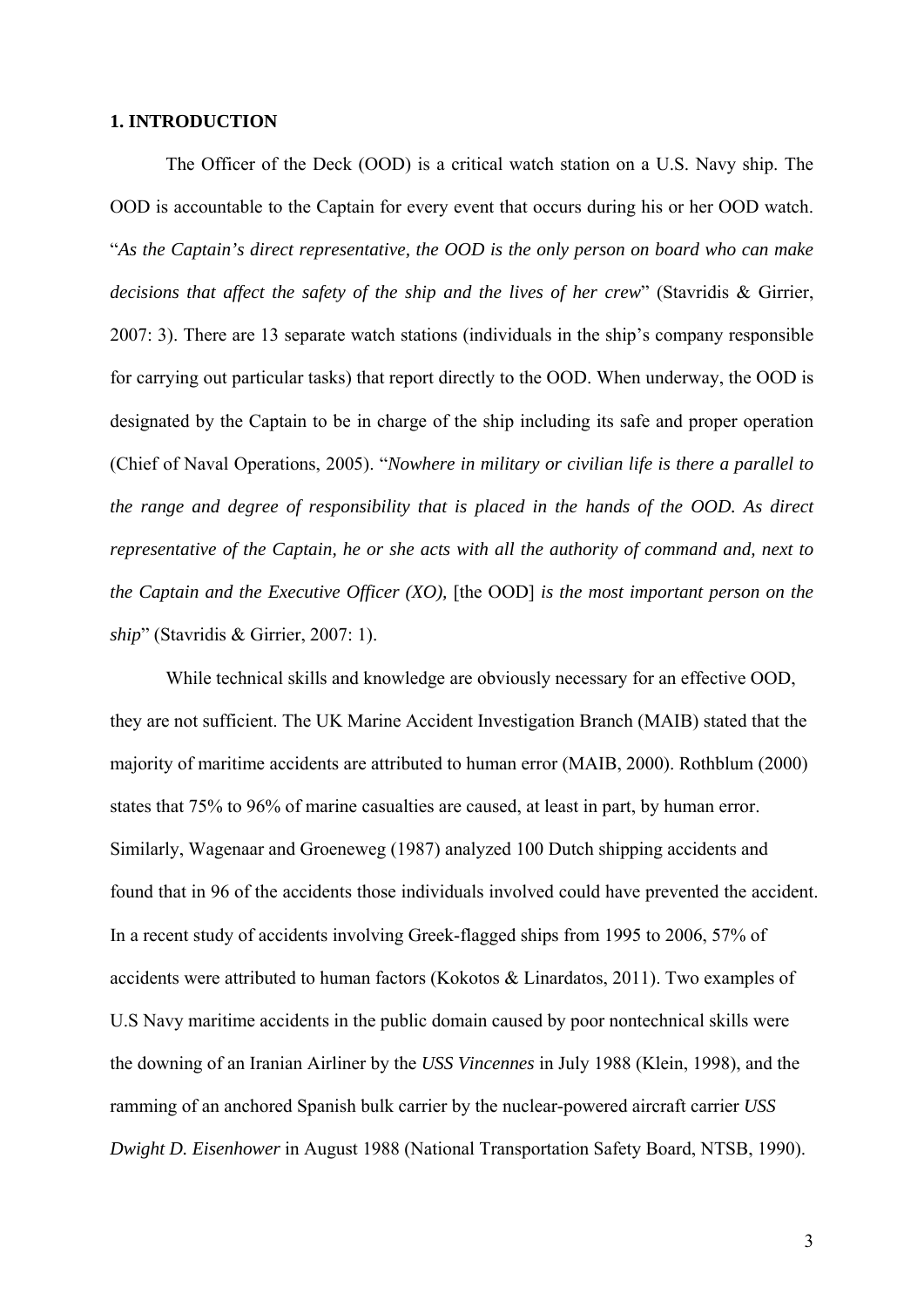It was determined that the probable causes of the ramming of the Spanish vessel were the delayed and insufficient action to correct the *USS Eisenhower*'s deviation from the intended track by the navigator and the OOD. The OOD did not adequately track the vessels movement (failure of situation awareness), and the Commanding Officer (CO) was not informed of a change of speed in a timely manner (failure of communication; NTSB, 1990).

Nontechnical skills are the "*cognitive, social, and personal resource skills that complement technical skills, and contribute to safe and efficient task performance*" (Flin, et al., 2008: 1). Stavridis and Girrier (2007) state that the nontechnical skills of forehandedness, vigilance, judgment, intuition, and leadership are just as important to OODs as technical skills and knowledge. However, despite the recognized importance of nontechnical skills, there has not been any research conducted to identify the specific nontechnical skills required by the OOD. There are also no valid and reliable tools to evaluate and provide feedback on the nontechnical skills of OODs. The lack of a framework for evaluating nontechnical skills is not confined to the OOD watch station. There has been little human factors research conducted in the maritime industry more generally (Hetherington et al., 2006). The purpose of this paper is to carry out a task analysis to identify the nontechnical skills required by effective OODs, and develop a prototype behavioral marker system for evaluating these skills.

#### **2. BEHAVIORAL MARKERS**

Behavioral markers are "*observable, nontechnical behaviors that contribute to superior or substandard performance within a work environment*" (Klampfer et al., 2001: 10). They are usually structured into a set of categories (e.g. co-operation, decision making, situational awareness). Normally, these categories are then subdivided into more specific nontechnical skills or elements.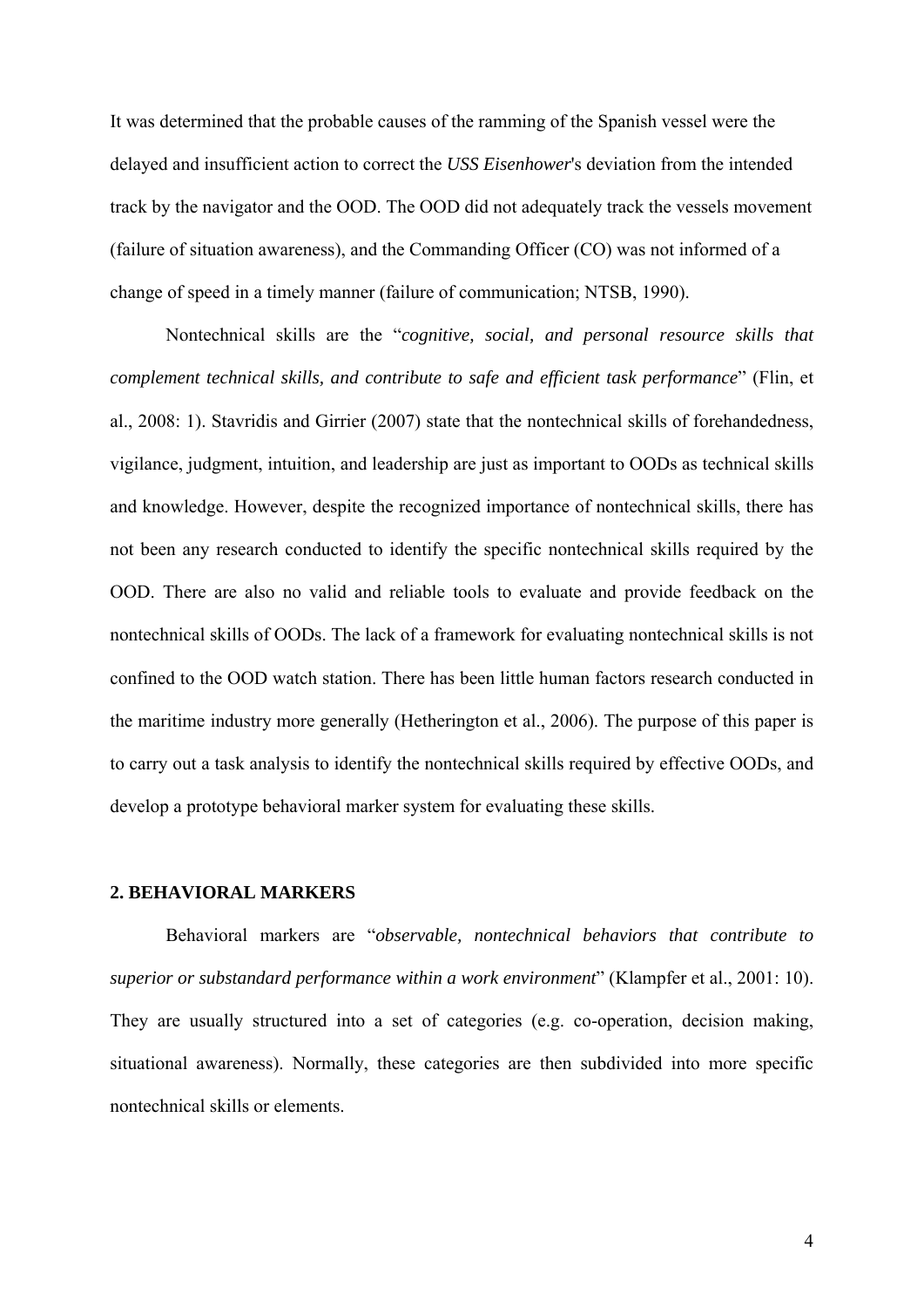The seminal research on behavioral markers comes from studies of civilian pilots carried out by Helmreich and colleagues at the University of Texas. In the late 1980s they developed a data collection form called the LINE/LOS Checklist (LLC) to gather information on flight crews' crew resource management performance (Helmreich, et al., 1990). This checklist has been used as the basis of many airlines' behavioral marker systems (Flin & Martin, 2001).

Another example of behavioral marker system that is widely used in civil aviation is NOTECHS (Nontechnical Skills). It consists of four categories (cooperation, leadership and management skills, situation awareness, and decision making), with 15 associated elements (for example, the elements in the cooperation category are 'team building and maintaining', 'considering others', 'supporting others', and 'conflict solving'. Ratings from 1 (very poor) to 5 (very good) are given to the pilot and co-pilot on each element. The NOTECHS system was found to have acceptable levels of reliability when used by trained raters to evaluate the nontechnical skills of civilian pilots (Flin et al., 2008). Behavioral marker systems have also been developed for using by anesthesiologists (Anaesthetists' nontechnical skills, ANTS; Fletcher, et al, 2004), surgeons (Nontechnical skills for surgeons, NOTSS; Yule, et al, 2006), scrub nurses (scrub practitioners' list of intra-operative non technical skills, SPLINTS; Mitchell & Flin, 2009), and nuclear power control room teams (O'Connor, et al., 2008).

Klampfer, et al. (2001) identified five characteristics of a good behavioral marker: it should describe a specific and observable behavior instead of an attitude or personality trait; while it does not have to be present in every situation, the behavioral marker should have a causal relationship with the performance outcome; it needs to be described in domain specific language; it should employ simple phraseology; and it should describe a clear concept.

Flin et al. (2008) also identified three significant limitations to behavioral marker systems. First, they are never capable of capturing every possible aspect of performance. The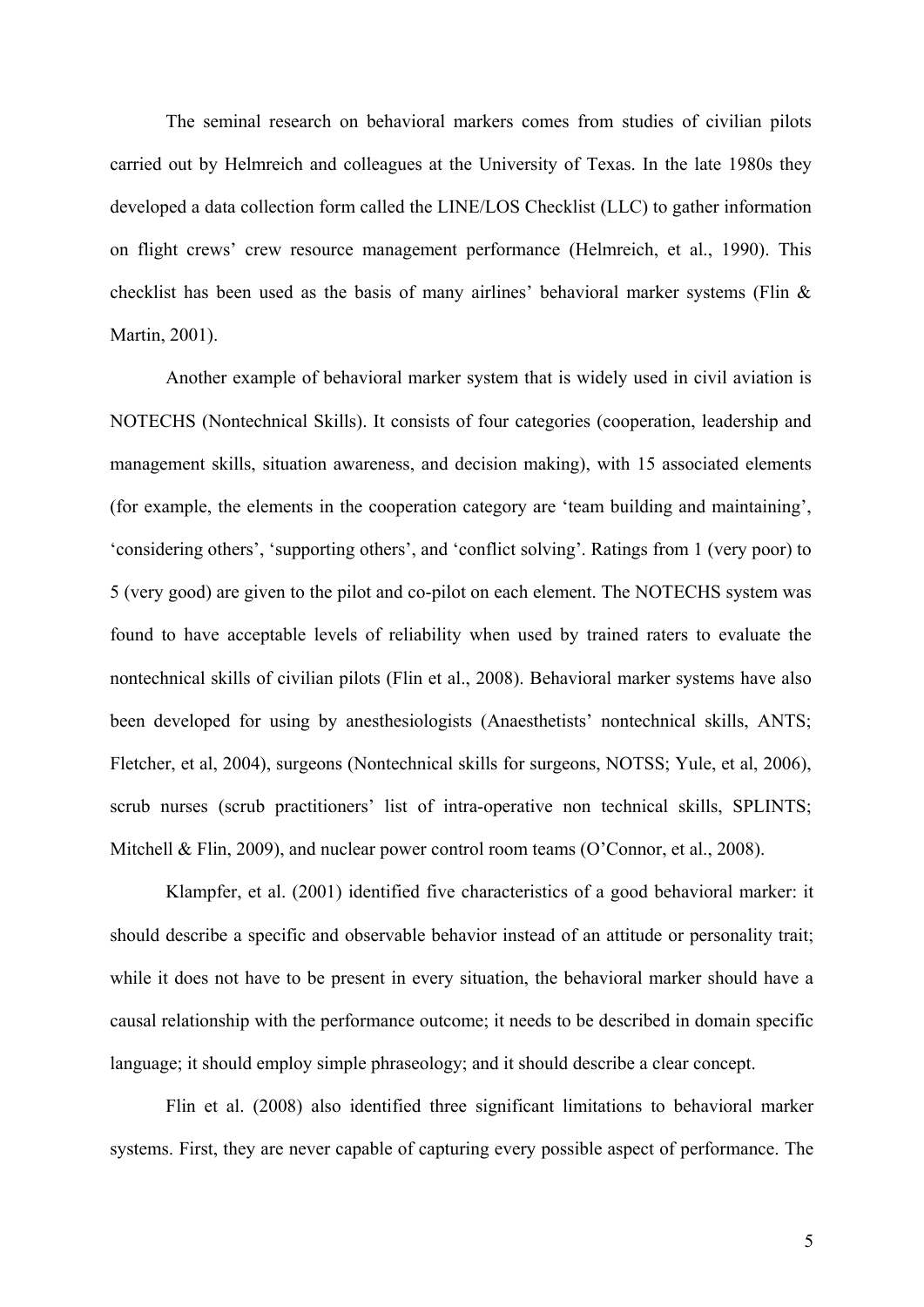variables that effect performance are simply too wide ranging to rate with one system. The second limitation is that it may not be possible to observe some behaviors. Important, but infrequent, capabilities such as conflict management may not occur often enough to rate on a consistent basis. The final limitation is the abilities of human observers. While human raters bring experience and skills that a fully automatic assessor cannot match, they also bring their own biases and perceptions.

#### **2.1 Developing a behavioral marker system**

The typical method for the initial development of behavioral marker systems is to carry out a literature review of previous domain specific research concerned with nontechnical skills, followed by interviews with subject matter experts designed to extract the nontechnical skills required to do their job effectively (e.g. Fletcher et al., 2004; Mitchell & Flin, 2009; Yule et al., 2006).

It might be expected that useful information could be obtained from accident and incident reports. However, a number of authors have commented that these types of reports contain little in the way of human factors information (e.g. Fletcher et al, 2004; O'Connor et al., 2008; Yule et al., 2008). This is also true of reports of U.S Navy surface warfare accidents and incidents. Carter-Trahan (2009) found that in an examination of 111 major mishaps in the surface warfare community investigated by the Naval Safety Center from 1999 to 2009, only 23% of mishaps were attributed to human factors (the remaining were attributed to material causes, 12%; and unknown causes, 65%). The percentage of mishaps attributed to human factors in the surface warfare community is far below the 80% that are generally attributed to human error in other organizations, including U.S. Naval aviation (Hollnagel, 1993; Reason, 1990; Wiegmann & Shappell, 1999).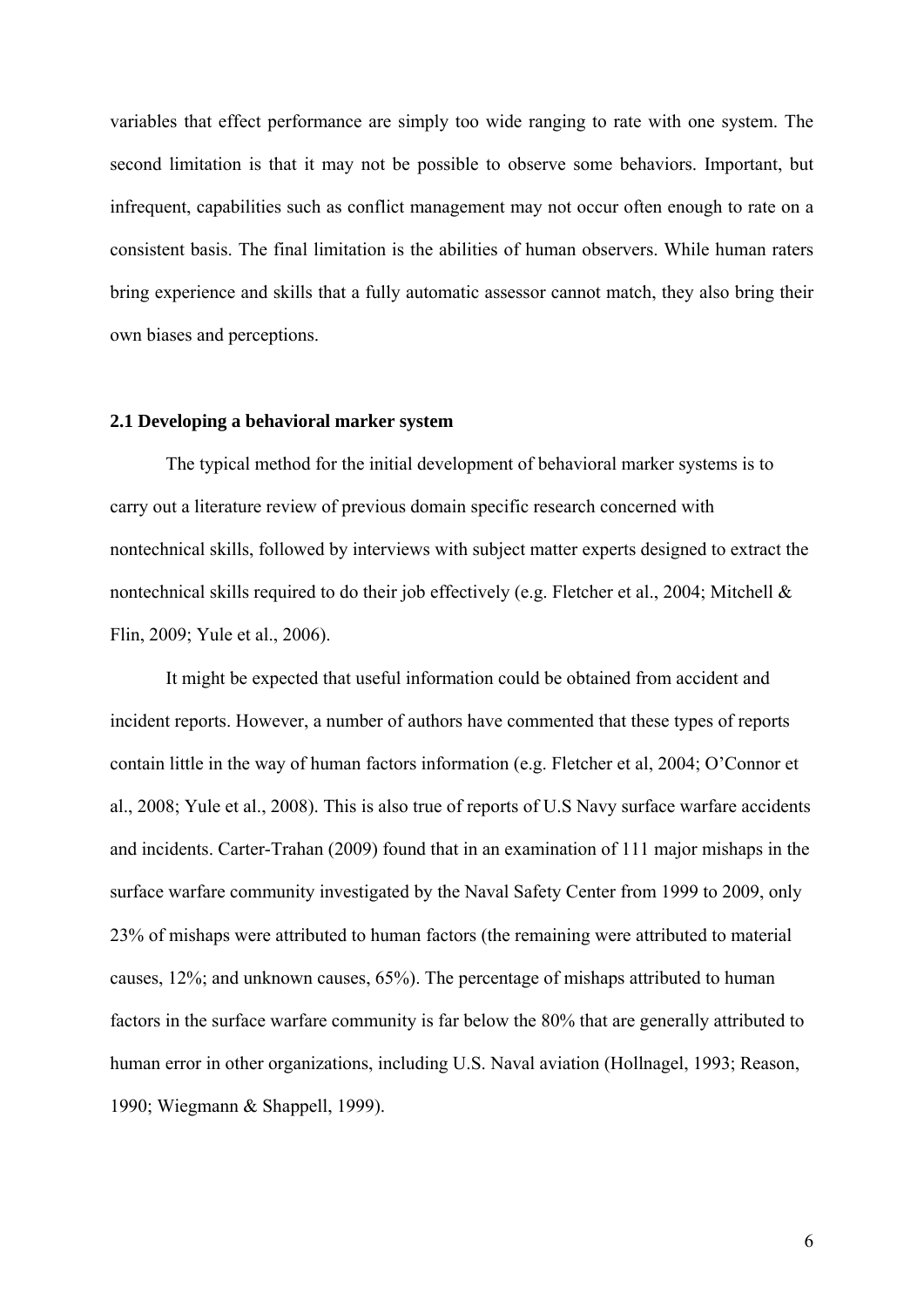Based upon a review of the processes used to develop behavioral marker systems in other domains, it was decided to use a three stage methodology consisting of a literature review, focus group interview, and critical incident interviews to develop a prototype behavioral marker system for OODs. Each of these stages is described in detail below.

#### **3. LITERATURE REVIEW**

 The purpose of the literature review was to create an exhaustive list of nontechnical skills that have been shown to be necessary for effective performance in high risk domains, with a particular focus on any research that had been carried out in the maritime industry. Several electronic databases (PsychINFO, ScienceDirect, Web of Science, Google Scholar, and the Defence Technical Information Center) were used to identify research articles on human factors in the maritime industry by using the following search terms: maritime, shipping, behavioural markers, human factors, situation awareness, decision making, communication, leadership, teamwork, safety, and shipping/maritime accidents.

An examination of the literature on nontechnical skills in the maritime industry found that little previous research had been carried out in this domain. Similar conclusions were drawn by Hetherington et al. (2006). In their review of human factors studies carried out in the maritime industry only 20 relevant articles were found. Schröder-Hinrichs (2010) also stated that it was noticeable that recently human factors had not been high on the international maritime agenda.

The only reference to behavioral markers in the maritime industry was by Gatfield (2005). He used simulator observations to develop a set of markers for assessing the competencies of merchant marine engineering officers during crisis management. However, the behavioral markers were not developed at the time of publication (nor are they discussed in any subsequent publications).

7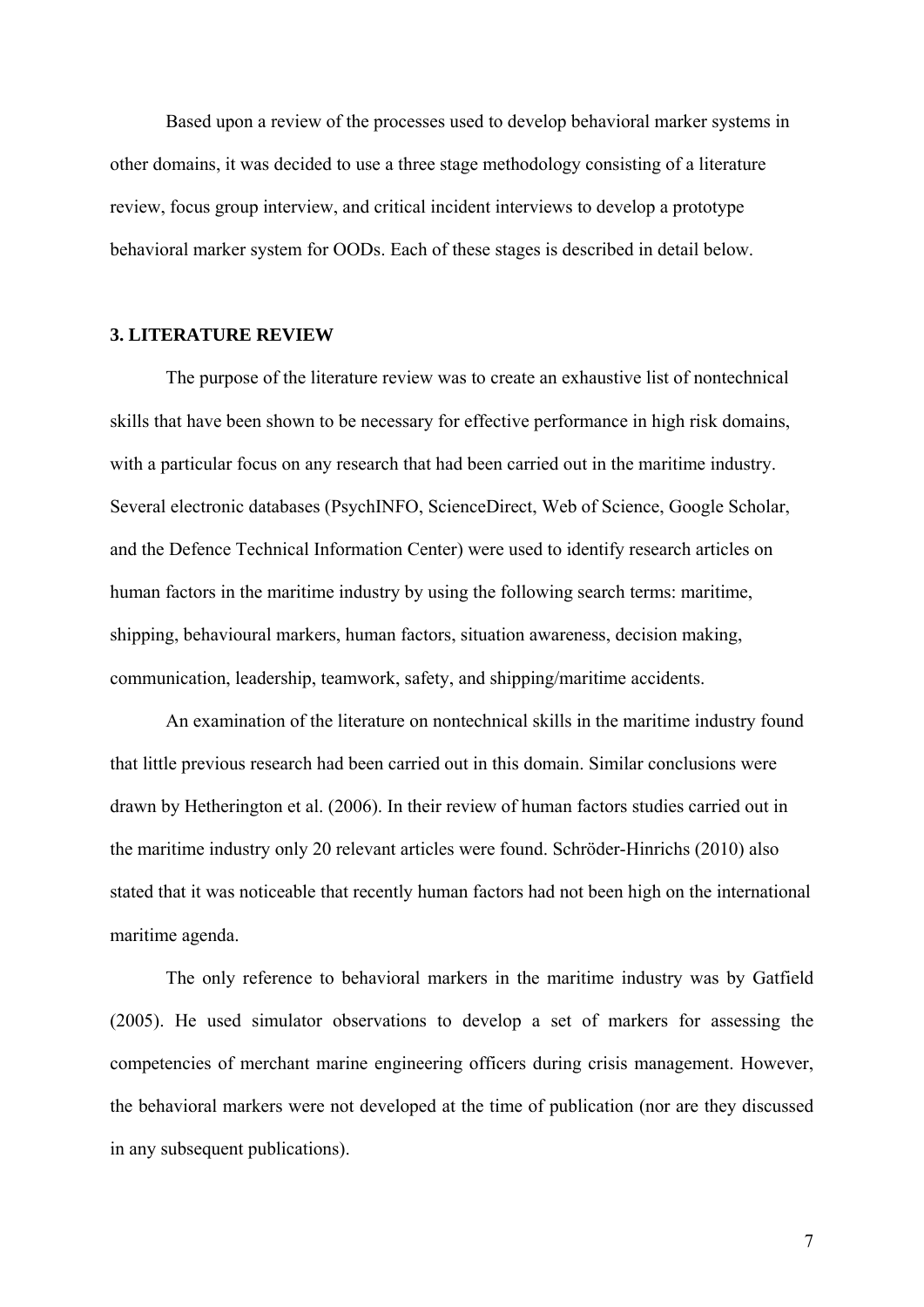Given the dearth of research on nontechnical skills in the maritime industry, four behavioral marker systems that were available in the literature (LLC, NOTECHS, ANTS, and NOTSS) were examined. Also included were the nontechnical skills identified by Stavridis and Girrier (2007), the skills identified by Flin, et al. (2008), and the relevant personnel issues identified by Hetherington et al. (2006). This literature review resulted in the identification of 17 categories of nontechnical skills. These are shown in Table 1. The purpose of identifying these categories of nontechnical skills was to develop a "start list" (Miles & Huberman, 1994) of domains derived from the literature, which would then be modified as necessary in subsequent stages of the development of the behavioural marker system.

|  | Table 1. Initial list of nontechnical skills. |  |
|--|-----------------------------------------------|--|
|--|-----------------------------------------------|--|

| Situational awareness | • Judgment             |
|-----------------------|------------------------|
| Decision making       | • Intuition/experience |
| Communication         | $\bullet$ Energy       |
| • Team working        | • Co-operation         |
| Leadership            | • Management skills    |
| Managing stress       | • Task management      |
| Coping with fatigue   | • Workload management  |
| Forehandedness        | • Assertiveness        |
| Vigilance             |                        |

From Table 1 it can be seen that several of the skills were overlapping, lacked specificity, and may be unrelated to the OOD watch station. In the next stage of the study the list of nontechnical skills obtained from the literature was refined with input from subject matter experts (SMEs).

#### **4. FOCUS GROUP**

A group of SMEs identified which of the nontechnical skills in Table 1 were appropriate for assessing OODs. Once this had been carried out, the goal was for the SMEs to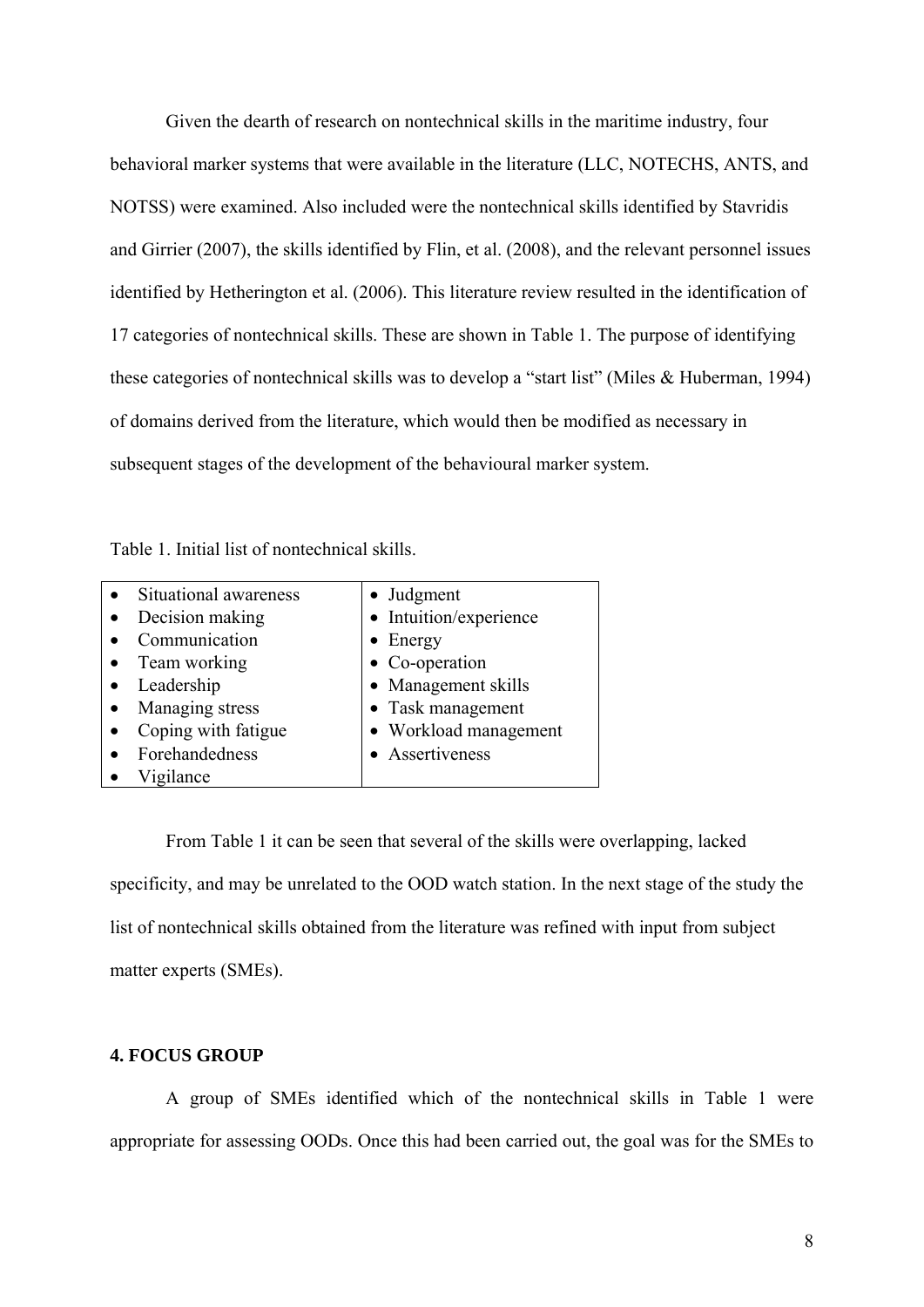then agree upon an initial taxonomy of skills sub-divided into specific elements (the same structure as NOTECHS).

#### **4.1 Focus Group Participants**

The focus group consisted of four U.S Navy junior officers led by an experienced OOD. Each participant was a Surface Warfare Officer (SWO) attending the Naval Postgraduate School. All of the participants had been qualified as an OOD for a minimum of a year. They had all stood the watch numerous times and spent time training others to do the same. They were also all Human Systems Integration Masters' students, and had received education in human factors, safety, individual differences, leadership, and team working. The rationale for choosing these particular participants was that they had all just completed a tour in which they stood the OOD watch on a U.S. Navy surface ship. Therefore, they had recent experience of being an OOD to draw upon. Secondly, in addition to their operational expertise, their education in human factors aided them in considering the nontechnical skill required by the OOD from a more academic/theoretical perspective.

#### **4.2 Focus Group Procedure**

Prior to the focus group each participant was provided the list of nontechnical skills shown in Table 1, a definition of each skill, and examples of behavioral marker systems (NOTECHS and LLC). They were asked to familiarize themselves with the material prior to meeting. It was explained that the goal of the focus group was to identify which of the skills in Table 1 were applicable to the OOD watch station, and would make an effective behavioral marker.

The group began by eliminating nontechnical skills that they felt were either redundant or not applicable to the position of the OOD. For example, the participants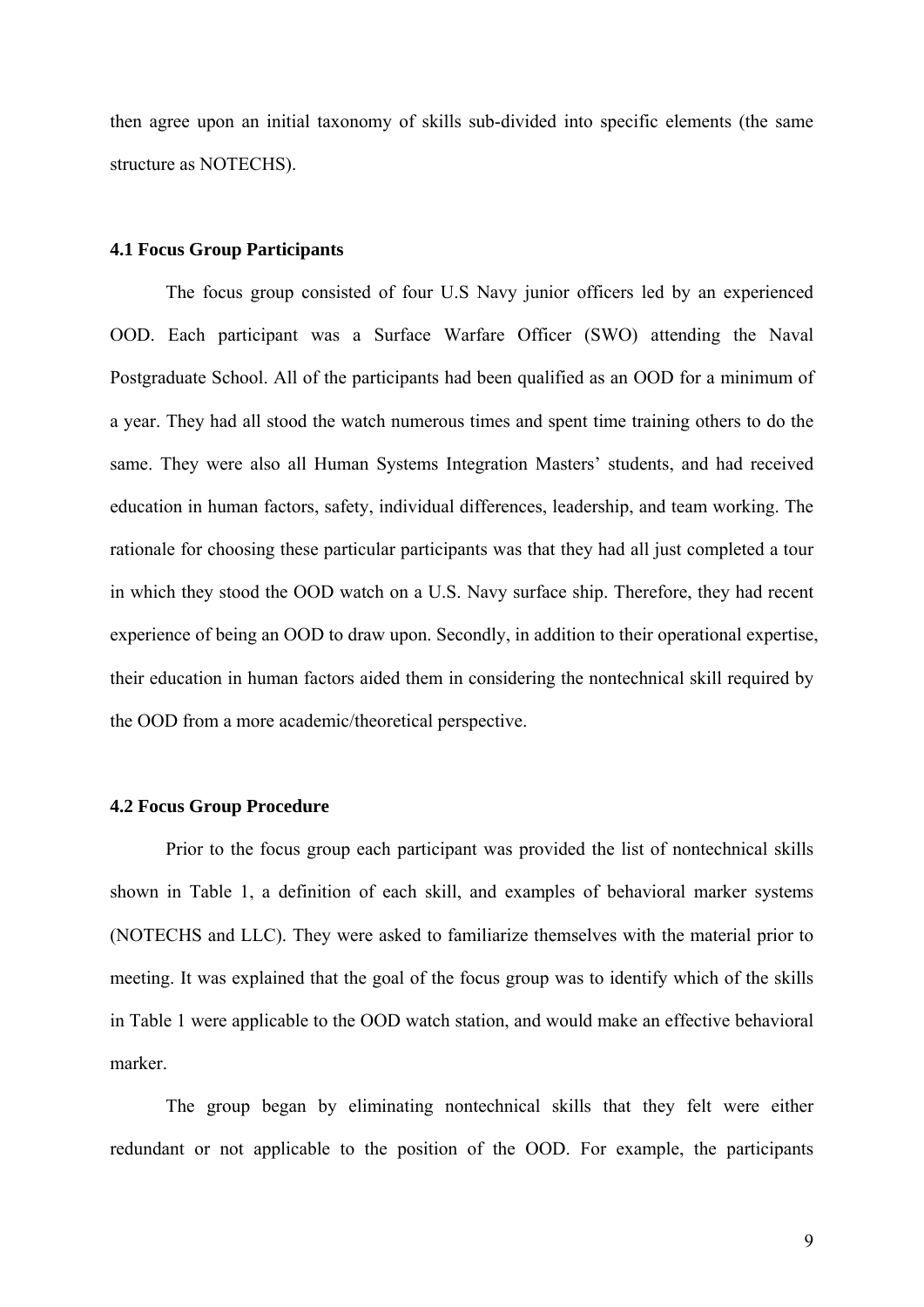removed 'judgment' because they felt it was included under the 'decision making' category. 'Co-operation' was eliminated because the focus group felt that is was not applicable since the study was addressing individual instead of team skills. The participants removed other skills such as 'forehandedness' and 'energy' as it was decided that the meanings were too ambiguous.

Once the focus group had identified a list of nontechnical skills, they were asked to use these to formulate a taxonomy of categories and associated elements. The participants were encouraged to draw from their experience as an OOD, and their human factors education, to identify specific behavioral markers skills. Following the discussion, the group reached a consensus on five categories, each with two or three corresponding elements. The taxonomy that resulted from the focus group is shown in Table 2.

| Category              | <b>Element</b>                            |  |  |
|-----------------------|-------------------------------------------|--|--|
|                       | Establishing authority                    |  |  |
| Leadership            | Managing workload                         |  |  |
|                       | Maintaining the standards of the watch    |  |  |
|                       | Defining the problem                      |  |  |
| Decision making       | Generating possible solutions             |  |  |
|                       | Implementing best solution                |  |  |
|                       | Actively gathering information            |  |  |
| Situational awareness | Responding to changes in information      |  |  |
|                       | Anticipating future events                |  |  |
|                       | Selecting correct medium                  |  |  |
| Communication         | Sending information clearly and concisely |  |  |
|                       | Effectively receiving information         |  |  |
| Managing stress       | Maintaining concentration                 |  |  |
|                       | Coping with stressors                     |  |  |

Table 2. Initial OOD Nontechnical Skills Taxonomy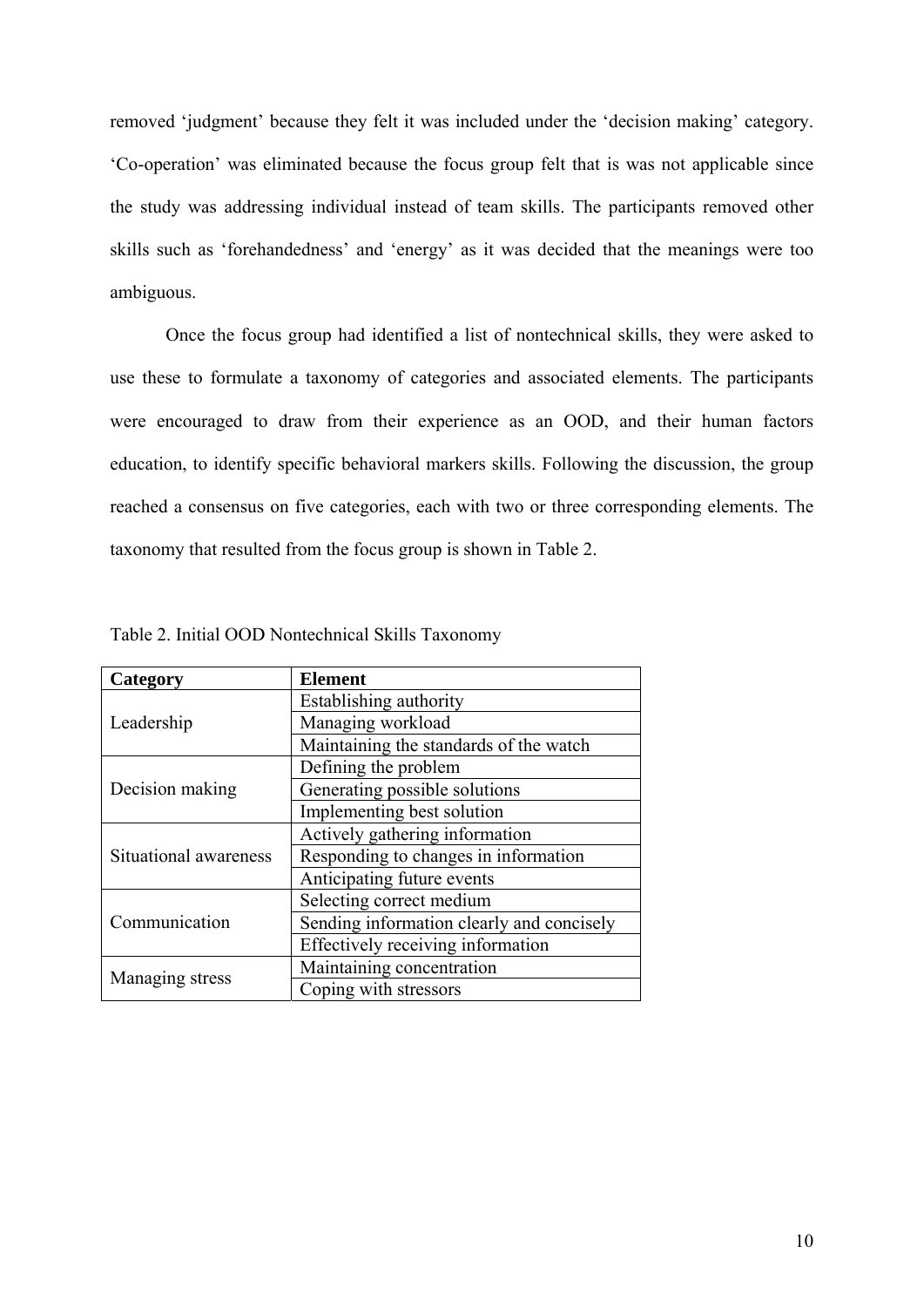#### **5. CRITICAL INCIDENT INTERVIEWS**

The purpose of this stage of the research was to evaluate whether the taxonomy developed by the focus group (shown in Table 2) could be used to reliably classify the nontechnical skills used by OODs in actual scenarios. It was anticipated that this process would be iterative, and the raters would need to make changers to the taxonomy in order to achieve acceptable reliability. The scenarios were developed using the critical incident technique (CIT) to generate interview data for analysis. The data was then analyzed using an adaption of the consensual qualitative methodology (Hill, Knox, Thompson, Williams, Hess, & Landany, 2005; Hill, Thompson, & Williams, 1997). The combination of these two techniques was used by O'Connor, et al. (2007) to identify the causal factors of U.S Navy diving mishaps, and by O'Connor et al. (2008) to identify the team skills require by nuclear operations personnel.

#### **5.1 Interview sample**

A total of eight U.S Naval junior officers were interviewed. The participants were all qualified OODs and had spent a minimum of a year standing the watch on a U.S. Navy ship. Each of the eight participants related between one and three challenging situations they experienced while standing watch as an OOD. A total of 16 separate scenarios were collected. The interviews last between 25 and 60 minutes with an average of 45 minutes.

#### **5.2 Interview Procedure**

The CIT interview is a task analysis method used for evaluating behavior in work environments. CIT has been widely used in studies of human error and safety (Kirwin & Ainsworth, 1992). It enables the researcher to identify the (often tacit) knowledge of skills and expertise possessed by respondents by asking them to describe a challenging incident. It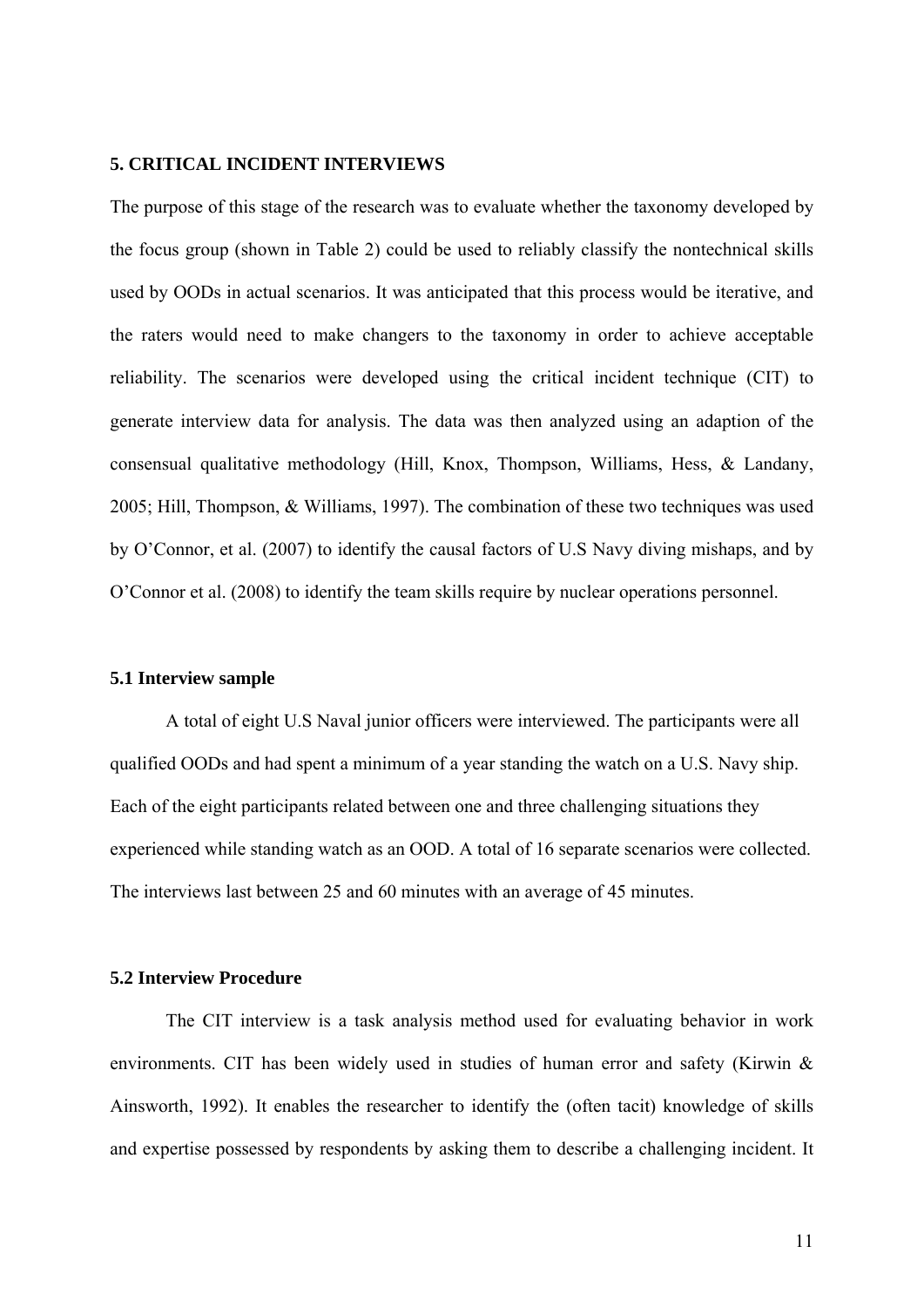goes beyond procedural knowledge by probing the behavioral aspects of experience (O'Connor et al., 2008). The CIT interviews were conducted in four sweeps by a qualified OOD knowledgeable about human factors.

*Sweep 1* - Prompting the interviewee to identify a relevant incident: Each participant was asked to select and describe an event that occurred when they were standing watch as the OOD which they found to be particularly challenging. They were asked to describe the event from their own perspective and to describe it in detail, stage by stage as it developed.

*Sweep 2* - Filling in gaps in the incident: The interviewer repeated the reported incident back to the respondent, in order to check understanding. The respondent was told they should correct any mistakes in the account or add any information that was omitted during the recounting. This sweep helps to pinpoint gaps, both in time and events, and typically aids in recall of the missing portions.

*Sweep 3* - Expanding on the incident to look for cues and factors affecting teamwork: The interviewer went through the event again, this time probing at various points and asking for more detailed description of the nontechnical aspects of the situation. This sweep involved questioning the reasoning process and looking for cues and rationale for the actions taken by team members.

*Sweep 4* - "What if" queries: The interviewer asks questions about the participant's perceptions, thoughts, judgments, and actions, and what would have happened if aspects of the scenario had been different. Each question is designed to extract more information that is applicable and gain a better understanding of the story as a whole.

*Interview transcription*. Rather than transcribe the whole interview, the recording was used to develop a single full report of the incident. The events were put into chronological order and repetitions omitted. The interviews were 'edited' into a standard format that was concise,

12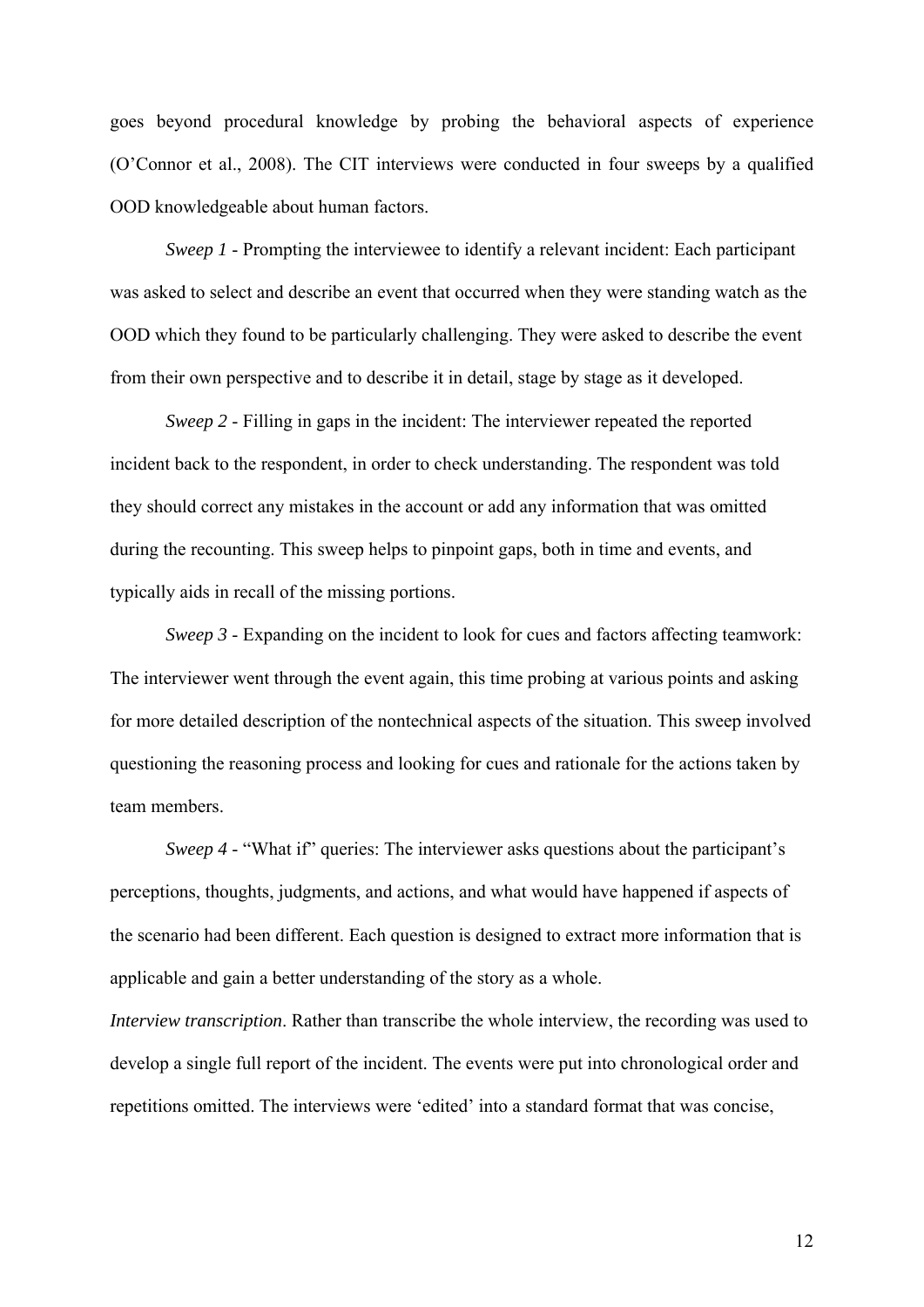clear and comparable across the 16 interviews. A total of 149 statements concerned with the nontechnical skills of the OOD were identified from the interview transcripts.

These statements were selected based upon the opinions of two U.S. Naval officers who read through the interviews together, and unanimously decided whether or not a statement was concerned with the behavior of the OOD. One of the coder was a qualified OOD and a Human Systems Integration Masters student at the Naval Postgraduate School, Monterey, California. The other coder had a PhD in psychology with a background in human factors and the coding of interview transcripts. Statements concerned with attitudes (e.g., "the Commanding Officer was difficult to work for"), knowledge about the team (e.g., "everyone did not carry out the task in exactly the same way"), or technical knowledge or information (e.g., "the sailing boat was heading on a bearing of 300") were not selected.

#### **5.3 Categorization of statements.**

The same two coders that identified the statements from the interview transcripts also independently categorized the statements identified from the interviews for each of the three iterations of categorization.

*Iteration 1*. A total of 25 randomly selected statements were independently categorized by the raters using the taxonomy developed by the focus group (see Table 2). Cohen's kappa was used to calculate the inter-rater reliability between the raters. An inter-rater reliability of  $\kappa$  = 0.43 resulted (moderate agreement; Landis & Koch, 1977). From the complete lack of agreement between the raters for the statements categorized by at least one of the raters using one of the 'leadership' or 'managing stress' it was concluded that these elements were too ambiguous and required clarification. There was also a lack of acceptable levels of agreement as to when to utilize the 'decision making' or 'communication' categories.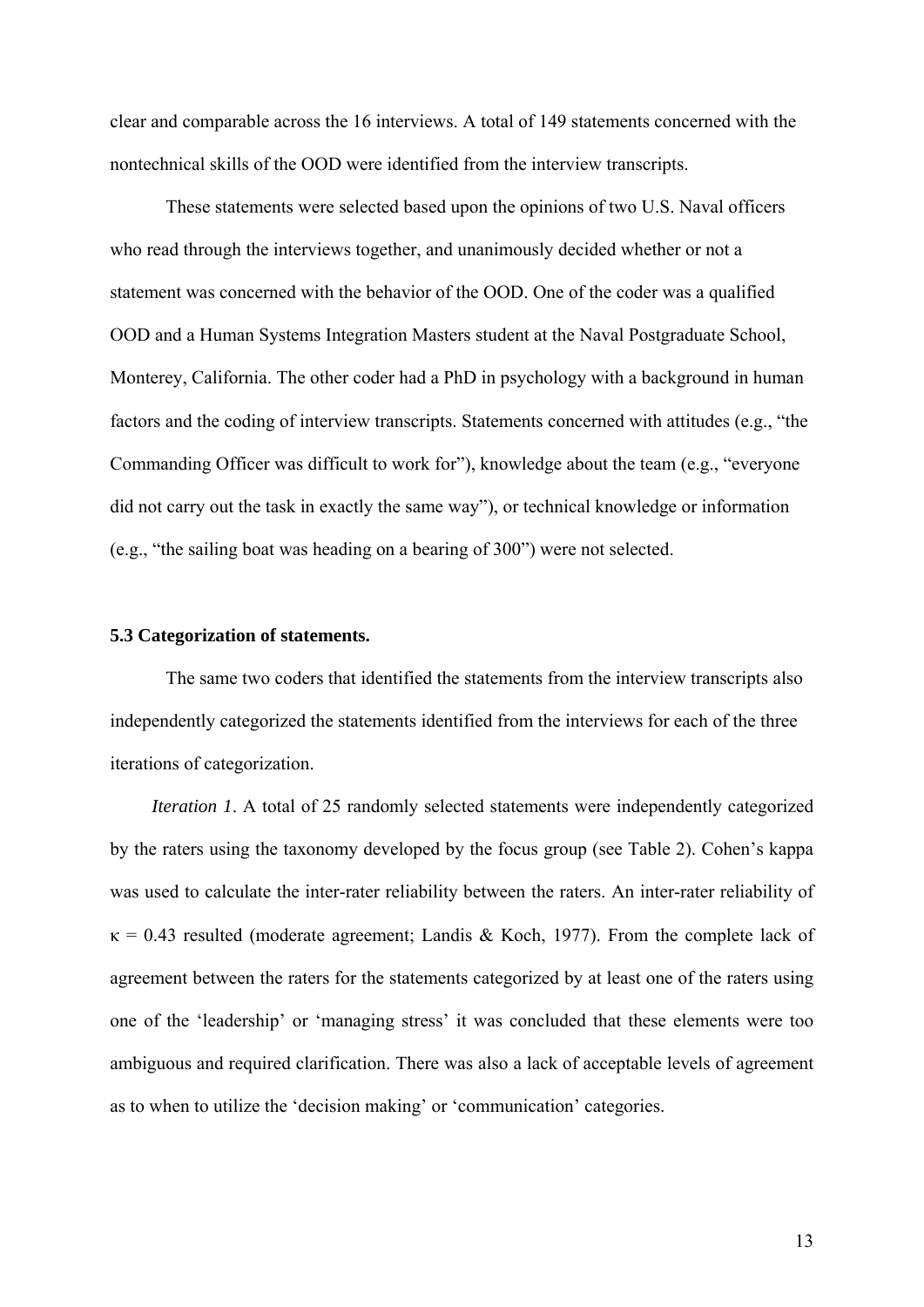The two coders discussed the areas of agreement and disagreement, and were also sensitive to the need to ensure that system was as parsimonious as possible, with the minimal overlap between elements (Klampfer et al., 2001). On the basis of the discussion, the following changes to the taxonomy in an attempt to improve the inter-rater reliability.

- The 'managing stress' category was removed, and added as an element in the leadership category. The rationale was that 'maintaining concentration' was not a skill that could be readily observed. Also, it was decided that the ability to manage stress in oneself, and other team members, is a leadership skill.
- The leadership elements 'establishing authority' and 'maintaining the standards of the watch' were removed. It was decided that these two elements did not need to be specifically delineated, as they overlap with other elements such as 'managing workload', 'managing stress', and 'following orders and procedures.'
- The elements of the decision making category were changed to 'considering options', 'balancing risks', and 'implementing and reviewing decisions.' This terminology is closer to the decision making training that is taught to all U.S Naval personnel as part of Operational Risk Management (see Bellenkes, 2010 for more details).
- The elements of the communication category were changed to 'issuing orders', 'following orders and procedures', and 'providing information.' It was clear from the interview transcripts that issuing orders, providing information, and responding to direct orders are key skills of the OOD that were not addressed in the initial OOD nontechnical skills taxonomy. It was also concluded that 'effectively receiving information' was more a function of the watch stander providing the information to the OOD, and 'selecting the correct medium' was largely redundant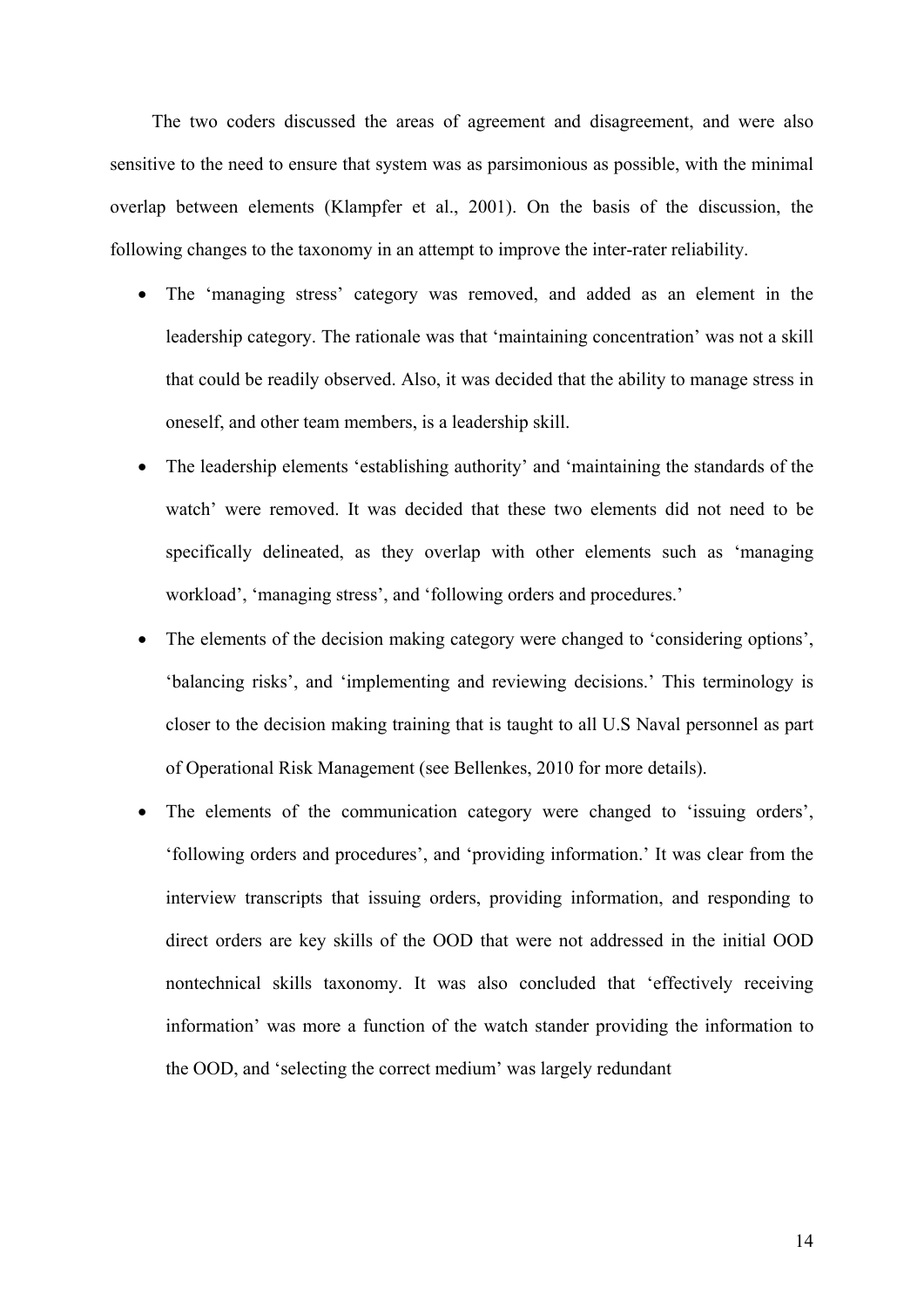*Iteration 2.* A random set of 25 statements (that were not coded in the first iteration) were independently analyzed using the revised taxonomy. An inter-rater reliability of  $\kappa = 0.65$ resulted (substantial agreement; Landis & Koch, 1977). There was perfect agreement for the elements in the 'leadership' category, and there was acceptable agreement for the 'communication' elements. Unfortunately, there was still disagreement between the raters for the 'decision making' and 'situational awareness' elements.

After a discussion, the raters decided that more broadly defined 'decision making' elements would likely improve the inter-rater reliability. It was decided to use the three naturalistic decision making styles (analytical, rule-based, and intuitive; Klein, 2008) as the basis of the decision making elements. However, rule-based decision making was changed to 'following orders and procedures' to better fit the OOD environment. Since this element had previously been an element under communication, it was removed from the communication category, and replaced with 'receiving information'.

*Iteration 3*. The raters took 25 previously un-coded statements and tested the reliability of the second revision to the taxonomy. An inter-rater reliability of  $\kappa = 0.70$ (substantial agreement) resulted. The raters were able to agree on the use of the 'leadership' and 'decision making' elements. However, there was some confusion between the elements from the 'communication' category and elements from the 'situational awareness' category. Specifically, it was difficult to decide whether the OOD was 'gathering information' or 'receiving information'. In the example of a lookout making a report, the OOD was certainly receiving information, but was also improving his/her situational awareness. To address this problem it was decided to eliminate the 'receiving information' element from the 'communication' category. The author also reworded two of the situational awareness elements to provide further clarification. 'Actively gathering information' was changed to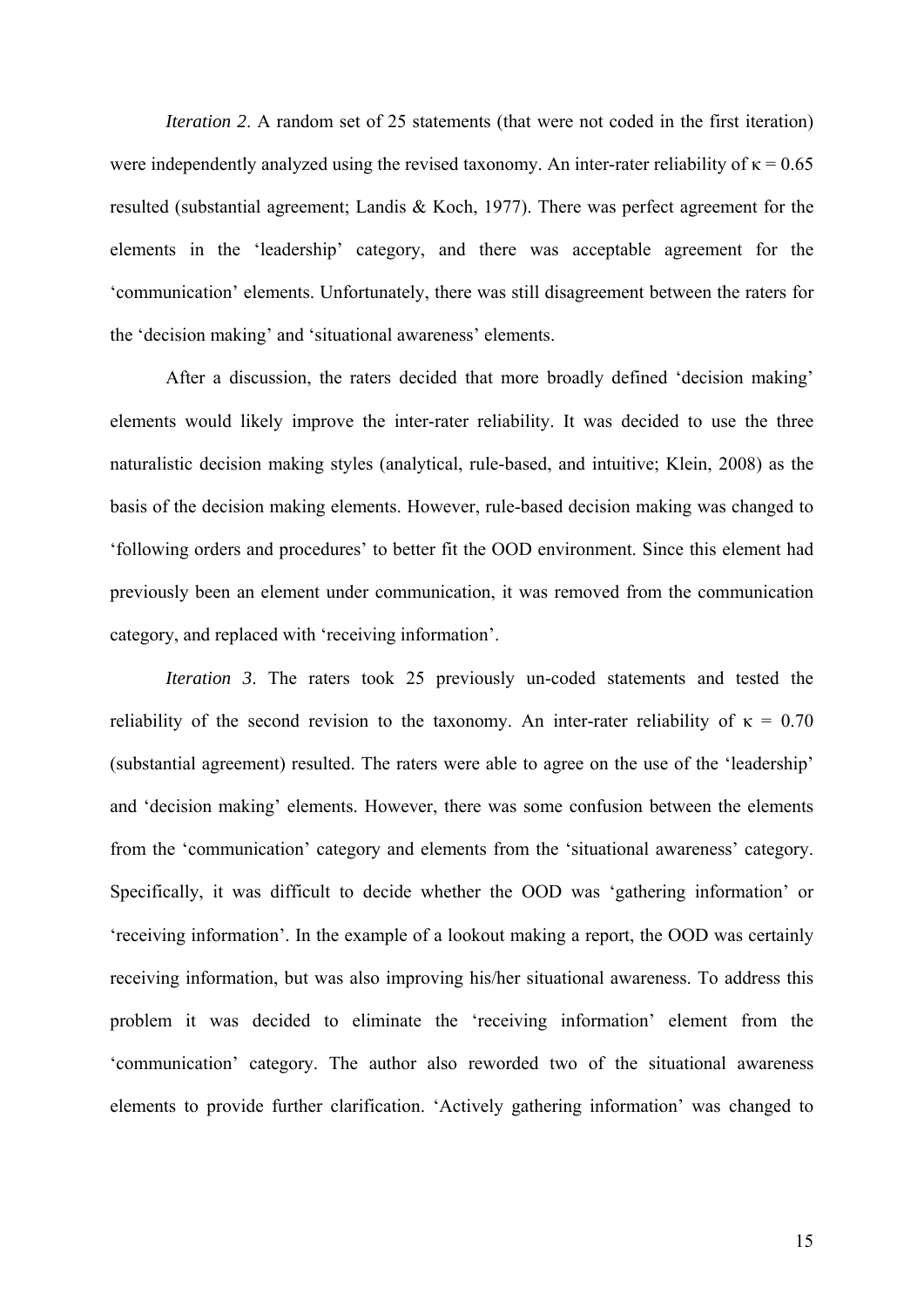'gathering awareness', and 'responding to changes in information' was changed to 'understanding awareness' (the taxonomy is shown in Table 3).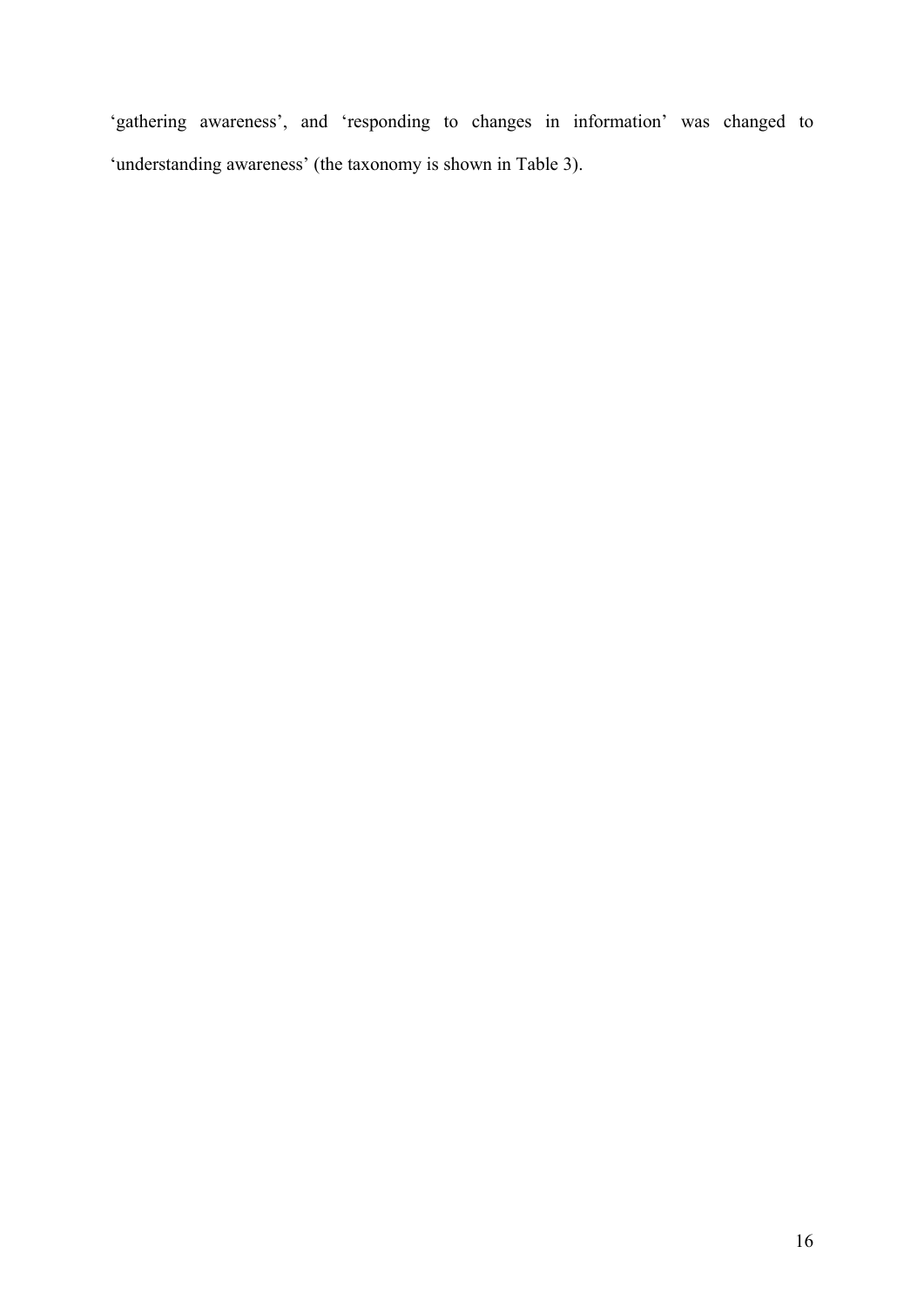Table 3. Prototype Nontechnical Skills for Officers of the Deck (NTSOD) taxonomy with percentages of classifications attributed to each skill

and element.

| <b>Skill</b>             | <b>Element</b>                       | <b>Definition</b>                                                                                                 | <b>Example</b>                                                                                                                                         | <b>Skill</b><br>$\frac{0}{0}$ | <b>Element</b><br>$%$ within<br>skill | <b>Overall</b><br>element<br>$\frac{0}{0}$ |
|--------------------------|--------------------------------------|-------------------------------------------------------------------------------------------------------------------|--------------------------------------------------------------------------------------------------------------------------------------------------------|-------------------------------|---------------------------------------|--------------------------------------------|
| Leadership               | Managing<br>Watch Team               | Effectively setting and maintaining the<br>standards of the watch team.                                           | The OOD utilized the dead time in the schedule<br>to review the emergency procedures with the<br>helmsman.                                             | 12.1                          | 44.4                                  | 5.4                                        |
|                          | Coping with<br><b>Stress</b>         | Retaining a calm demeanor when under<br>pressure and demonstrating to the watch that<br>one is under control.     | Despite the added pressure from the XO, the<br>OOD managed the stress and performed<br>proficiently.                                                   |                               | 55.6                                  | 6.7                                        |
| Communication            | Providing<br>Information             | Passing information along to other watch<br>stations throughout the ship, as well as other<br>assets in the area. | The OOD called the other ships in formation to<br>inform them that the passing oiler was dimly lit<br>and difficult to see.                            | 28.2                          | 33.3                                  | 9.4                                        |
|                          | <b>Issuing Orders</b>                | Effectively giving orders to other members of<br>the watch team and other individuals as<br>required.             | The OOD ordered the Engineering Officer of the<br>Watch to start another engine.                                                                       |                               | 66.7                                  | 18.8                                       |
| Situational<br>Awareness | Gathering<br>Awareness               | Actively gathering information to keep up<br>with the changing situation.                                         | At two nautical miles out, the OOD visually<br>inspected the contact through binoculars.                                                               | 39.6                          | 66.1                                  | 26.2                                       |
|                          | Understanding<br>Awareness           | Achieving an understanding of what the<br>available information means.                                            | The OOD identified the contact as a fishing<br>vessel by analyzing the lighting configuration.                                                         |                               | 25.4                                  | 10.1                                       |
|                          | Anticipating<br><b>Future Events</b> | Forward planning in order to anticipate<br>possible future problems.                                              | The OOD had the Conning Officer drive slightly<br>right of the intended track because he knew the<br>wind and current would push the ship to the left. |                               | 8.5                                   | 3.4                                        |
| Decision<br>Making       | Analytical<br>Decision<br>Making     | Generating and comparing multiple courses of<br>actions to come up with the optimal solution.                     | Once the oiler was located, the OOD decided to<br>start driving towards her early to ensure that<br>there was plenty of time to set up later.          | 20.1                          | 53.3                                  | 10.7                                       |
|                          | Following<br>Orders &<br>Procedures  | Following documented procedures or direct<br>orders from superior officers.                                       | The OOD used the wind envelope guide to make<br>sure that the winds were sufficient to conduct<br>flight operations.                                   |                               | 40.0                                  | 8.1                                        |
|                          | Intuitive<br>Decision<br>Making      | Making quick decisions based upon prior<br>experience and intuition.                                              | When the mysterious light finally materialized as<br>a sailboat 300 yards off the port bow, the OOD<br>immediately ordered "Hard Right Rudder."        |                               | 6.7                                   | 1.3                                        |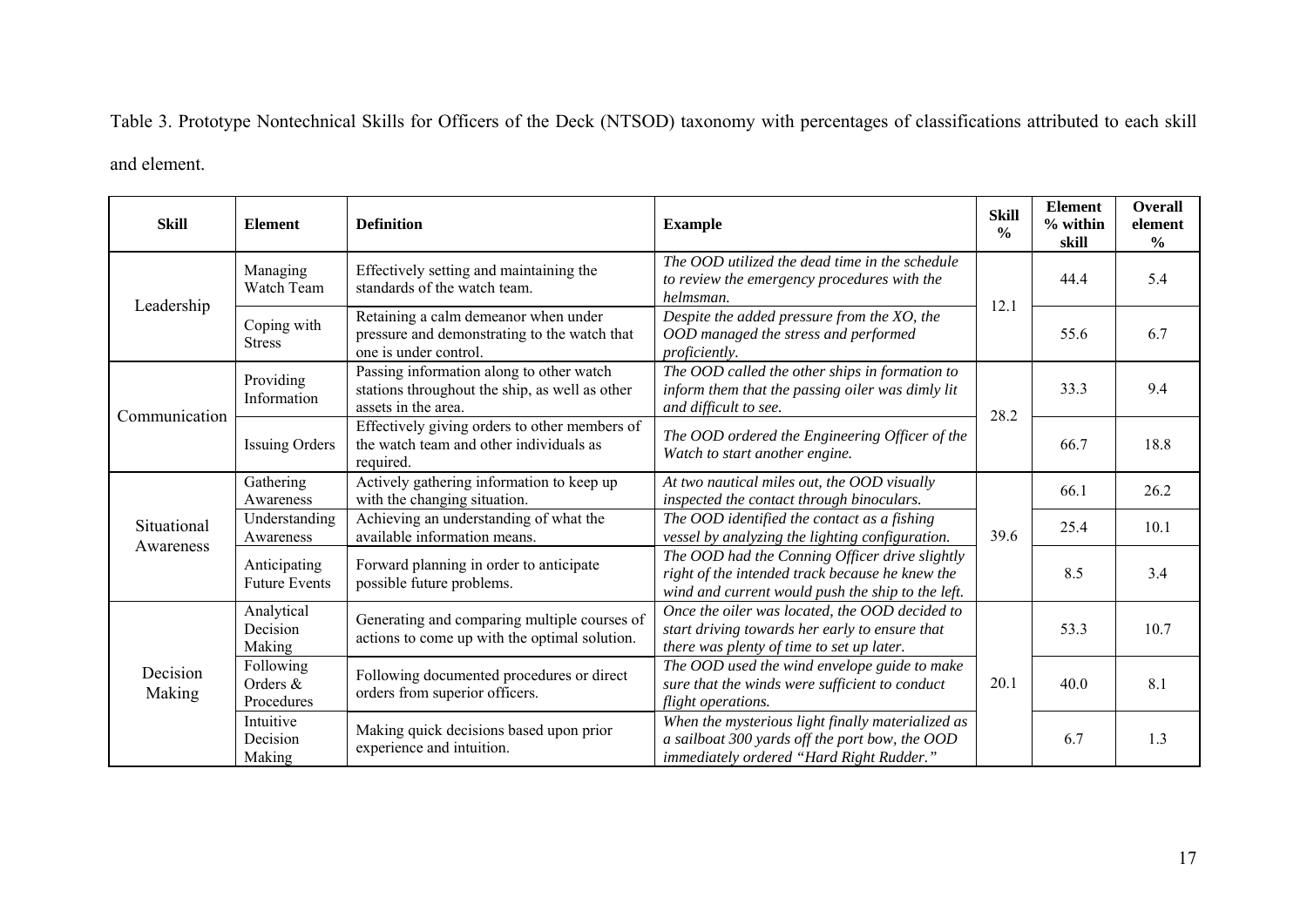All 149 statements were then independently classified by the raters, and a kappa of 0.91 resulted. As the level of inter-rater reliability was higher than a kappa of 0.8 (perfect agreement as defined by Landis & Koch, 1977), no further changes were made to the taxonomy. Table 3 shows the distribution of the statements across the skills and elements. For the 9 statements for which the raters did not agree, the ratings of the coder who was a qualified OOD were used as he had a better understanding of the operational environment.

#### **6. DISCUSSION**

The prototype Nontechnical Skills for Officers of the Deck (NTSOD) taxonomy, shown in Table 3, provides a structure for evaluating the nontechnical skills of OODs. However, further developmental work is required to ensure that the system can be reliably used by evaluators. Once a prototype behavioral marker system has been developed, the next stage is to get the anticipated end users to rate standardized video enactments of scenarios similar to those encountered in the actual environment (Fletcher et al., 2004; O'Connor et al., 2002; Yule et al., 2008). The purpose of this evaluation is to assess the sensitivity, inter-rater reliability, and internal reliability of the system. The scenarios are typically filmed in a simulator with subject matter experts acting the main roles.

Should an acceptable level of reliability and sensitivity be achieved, the usability of the behavioral marker system is then examined by using it to evaluate the behaviors of trainees in the actual environment (i.e. flight deck, operating theatre, ship's bridge, etc.). Completed rating forms are examined to assess whether all the elements and categories are being used, and information is obtained from the raters on the usability of the behavioral marker system.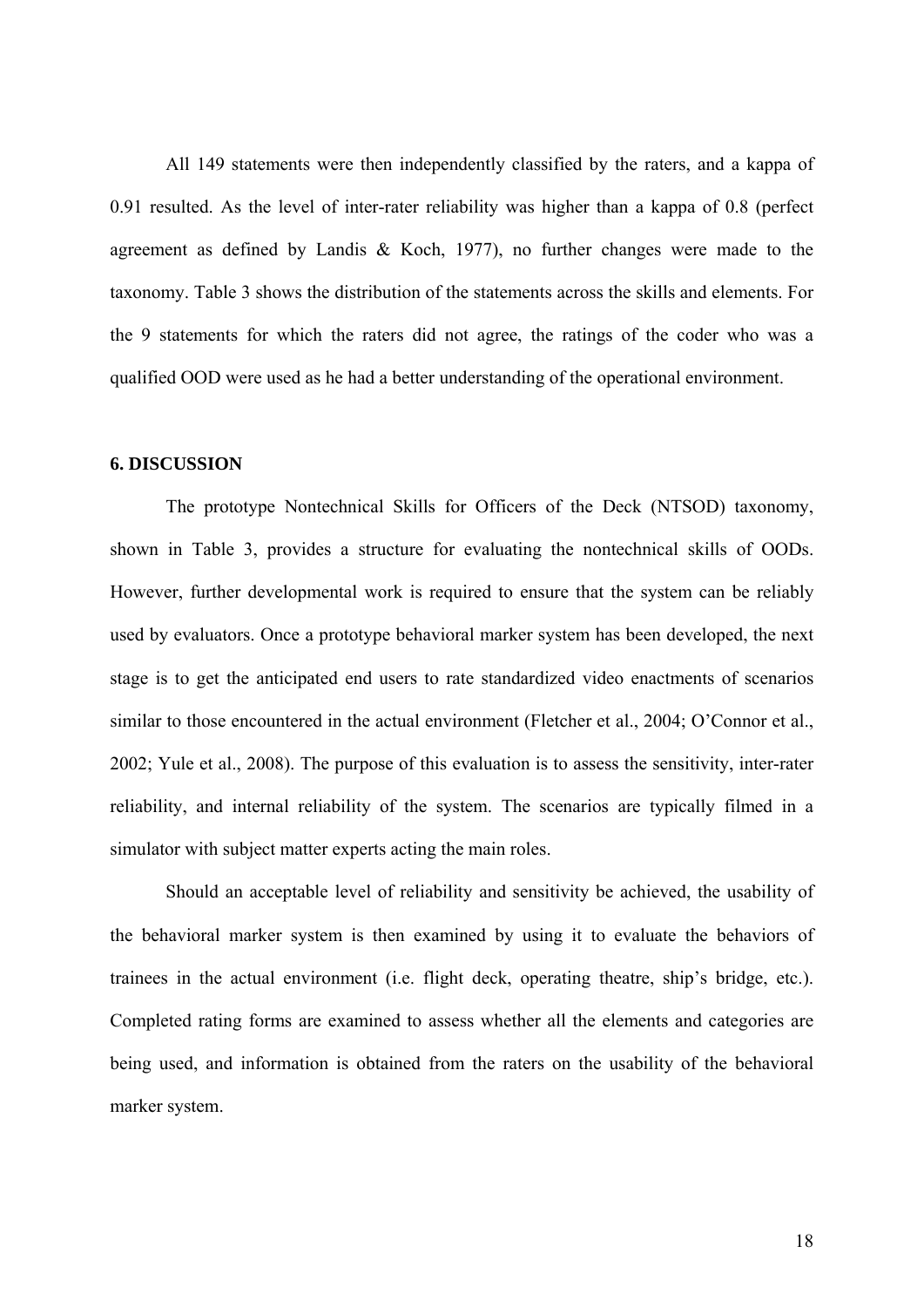The NTSOD taxonomy not only has implications for the evaluation of the nontechnical skills of OODs, but could also be used to provide a research foundation for the content of the U.S Navy's bridge resource management (BRM) program. As stated by Hetherington et al. (2004) "*a review of the literature reveals that there appears to be no empirical foundation for this type of course beyond research that was originally conducted in the formation of aviation CRM* [crew resource management] *courses*" (p. 407). The U.S. Navy's BRM program is no exception. O'Connor (in press) compared the attitudes towards, and knowledge of, the human factors that are causal to mishaps of two groups of U.S Naval officers- Surface Warfare Officers (SWOs, those officers that serve aboard ships) and aviators. It was found that Navy's BRM training did not have a significant effect on the attitudes and knowledge of SWOs. Moreover, naval aviators were significantly more knowledgeable, and generally held attitudes that were significantly more positive than SWOs who had attended BRM training and.those that had not. O'Connor (in press) concluded that there was a need for a systematic research effort to identify the particular human factors issues that should be included as part of the Navy's BRM program.

The first stage in the development of any training program should be a needs assessment. In the context of nontechnical skills training, such as BRM/CRM, a training needs assessment is necessary to identify the skills to be trained (Flin et al., 2008). To illustrate, extensive background research was carried out to identify the seven skills that form the basis of U.S Naval aviation CRM training (decision making, assertiveness, mission analysis, communication, leadership, adaptability/ flexibility, and situational awareness; Prince & Salas, 1993). The needs assessment ensured that the training was based upon a sound research foundation, and that limited time and resources for training were being effectively utilized.

19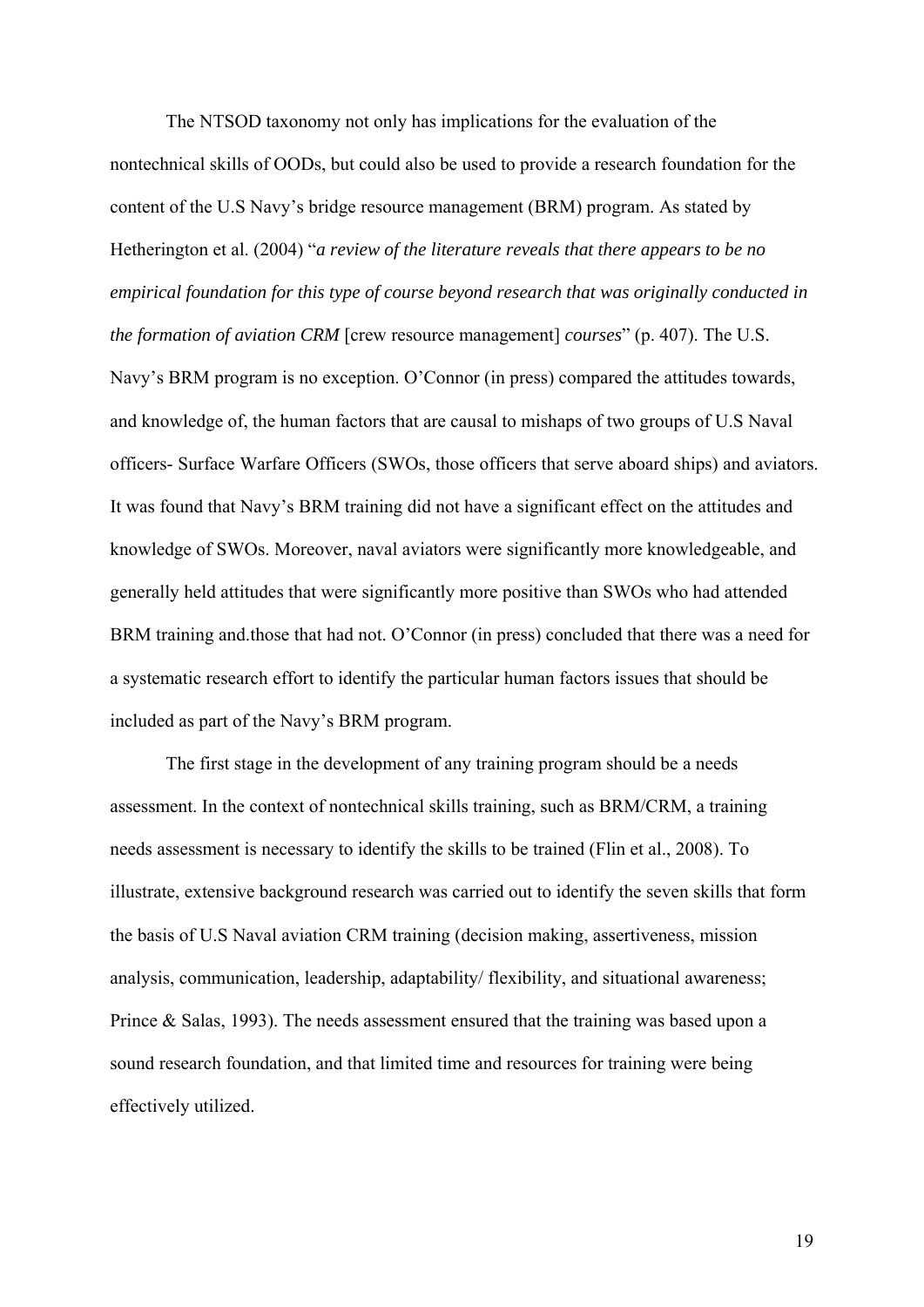Examining the NTSOD skills and elements that were most commonly used to categorize the interview statements provides evidence as to the nontechnical skills that should be emphasized during OOD and BRM training. From Table 3 it can be seen that the most frequently used elements were 'issuing orders' and 'gathering information'. These two elements were used to categorize almost half of the interview statements. Therefore, assertiveness and the giving of direct and explicit orders would appear to be an important nontechnical skill that should be emphasized in the training of junior OODs. This finding is not unexpected given that the OOD is the leader of the bridge team, and must provide direction to the 13 different watch stations that report to him or her.

Gathering information was the most commonly used NTSOD element in this study- it was used to classify 26.2% of the interview statements. The failure of U.S Navy sailors to gather information was a key causal factor in the ramming of the Spanish freighter by the *USS Eisenhower* (NTSB, 1990). In Endsley's (1995) three stage model of situational awareness, the first stage of gathering information is where most errors occur. Jones and Endsley (1996) examined situational awareness errors in civil aviation, and Sneddon et al. (2006) examined them in offshore oil drilling. It was found that the most situational awareness errors occurred while gather information (76.3% and 67.0% respectively), as opposed to understanding the meaning of the information (20.3% and 20.0% of errors respectively), or anticipating future states (3.4% and 13.0% of errors respectively). Therefore, given the importance to the OOD of the skill of gathering information, in combination with it being where most errors occur, the OOD must be given training that emphasizes and provides practice in effectively gathering information (e.g. maintaining a good scan; see Flin et al., 2008, for more details).

Intuitive decision making was rarely used to classify the interview statements (it was only used to classify 1.3% of the statements). Part of the explanation for this may be that the operations of a U.S. Navy ship are highly proceduralized. However, although it may be rare,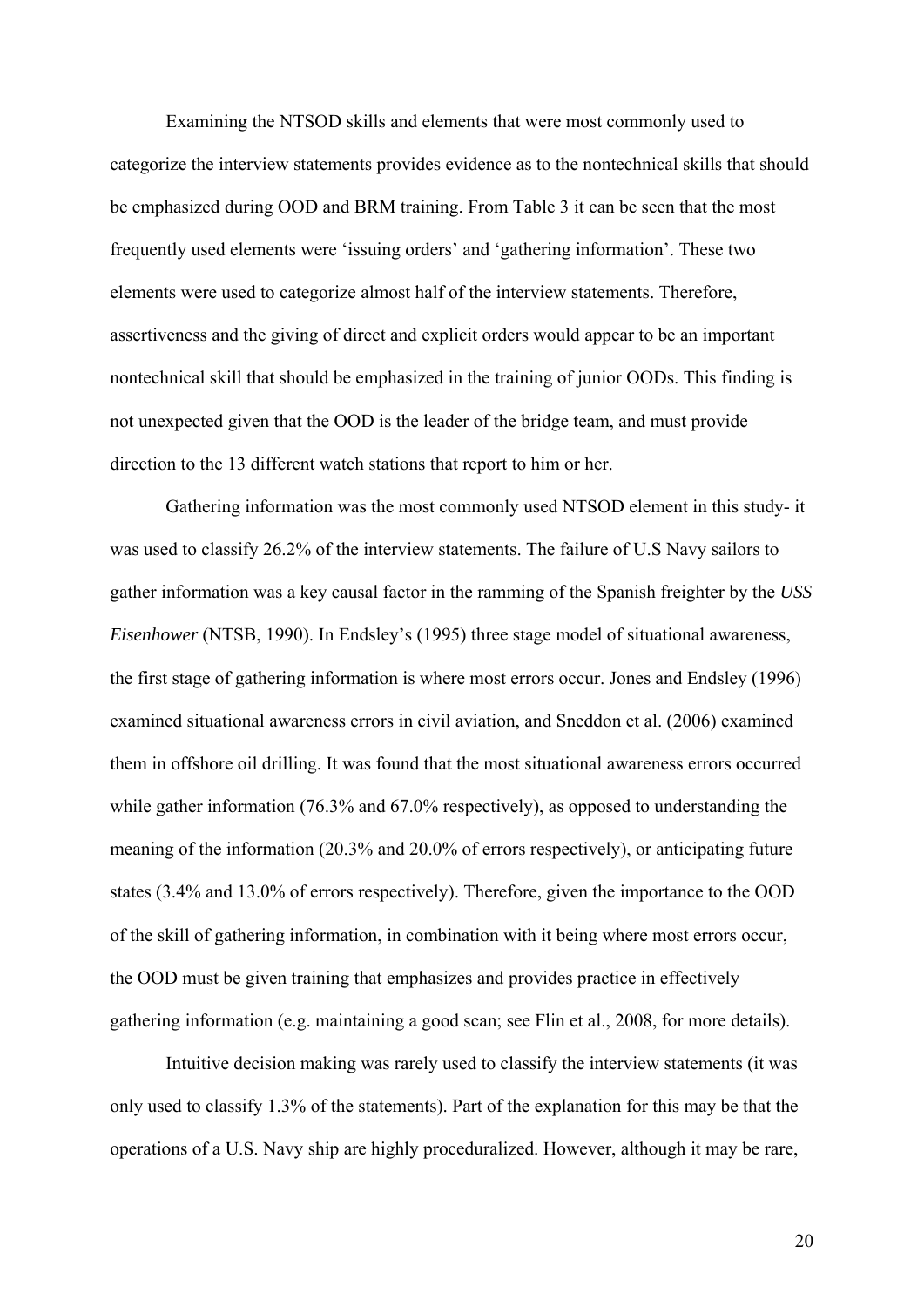the ability to make intuitive decisions is crucial for the OOD in risky fast moving non-normal situations for which there is no procedure.

#### **7. CONCLUSION**

Hetherington et al. (2006) stated that there are many gaps in the maritime human factors literature. We believe that the NTSOD taxonomy is a step towards filling these gaps. Although further research is required to establish the reliability and validity of the NTSOD taxonomy, it is one of the first research based behavioral markers systems developed for use in a maritime environment. It is suggested that the NTSOD taxonomy has implications for the teaching and evaluation of nontechnical skills beyond the OOD. Other military and civilian ships have individuals who stand a watch similar in scope to the U.S. Navy OOD. Therefore, the NTSOD taxonomy provides a useful starting point to identify the nontechnical skills required by other watch standers on the bridge of military and civilian ships.

Human error can never be eliminated. However, identifying, training, and giving feedback on the nontechnical skills that are required for safe and effective performance will ensure that civilian and military sailors have the appropriate skills for minimizing, catching, and mitigating error before it leads to an accident.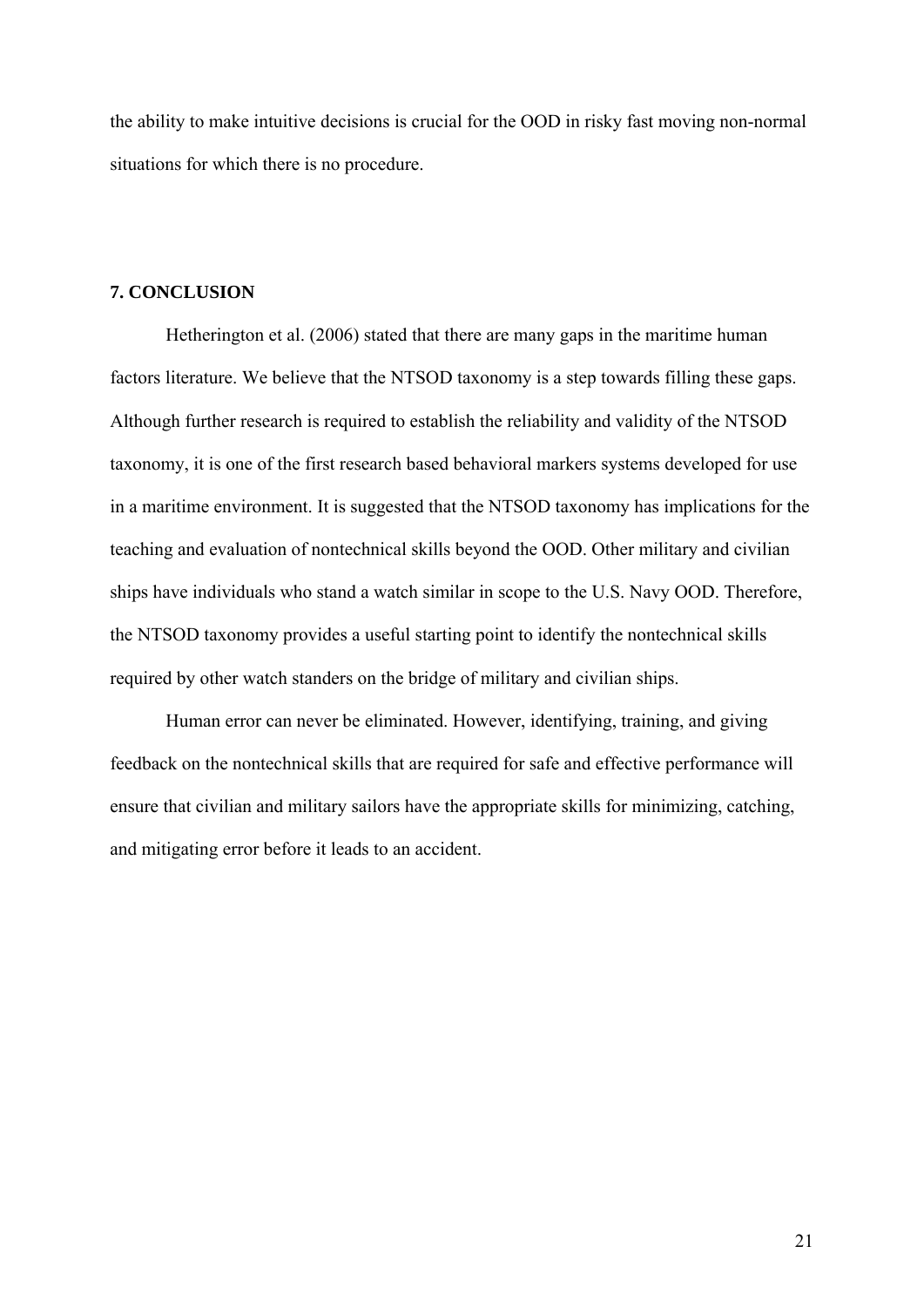### **ACKNOWLEDGEMENT**

All opinions stated in this paper are those of the authors and do not necessarily represent the opinion or position of the U.S. Navy, the Naval Postgraduate School, or the National University of Ireland, Galway.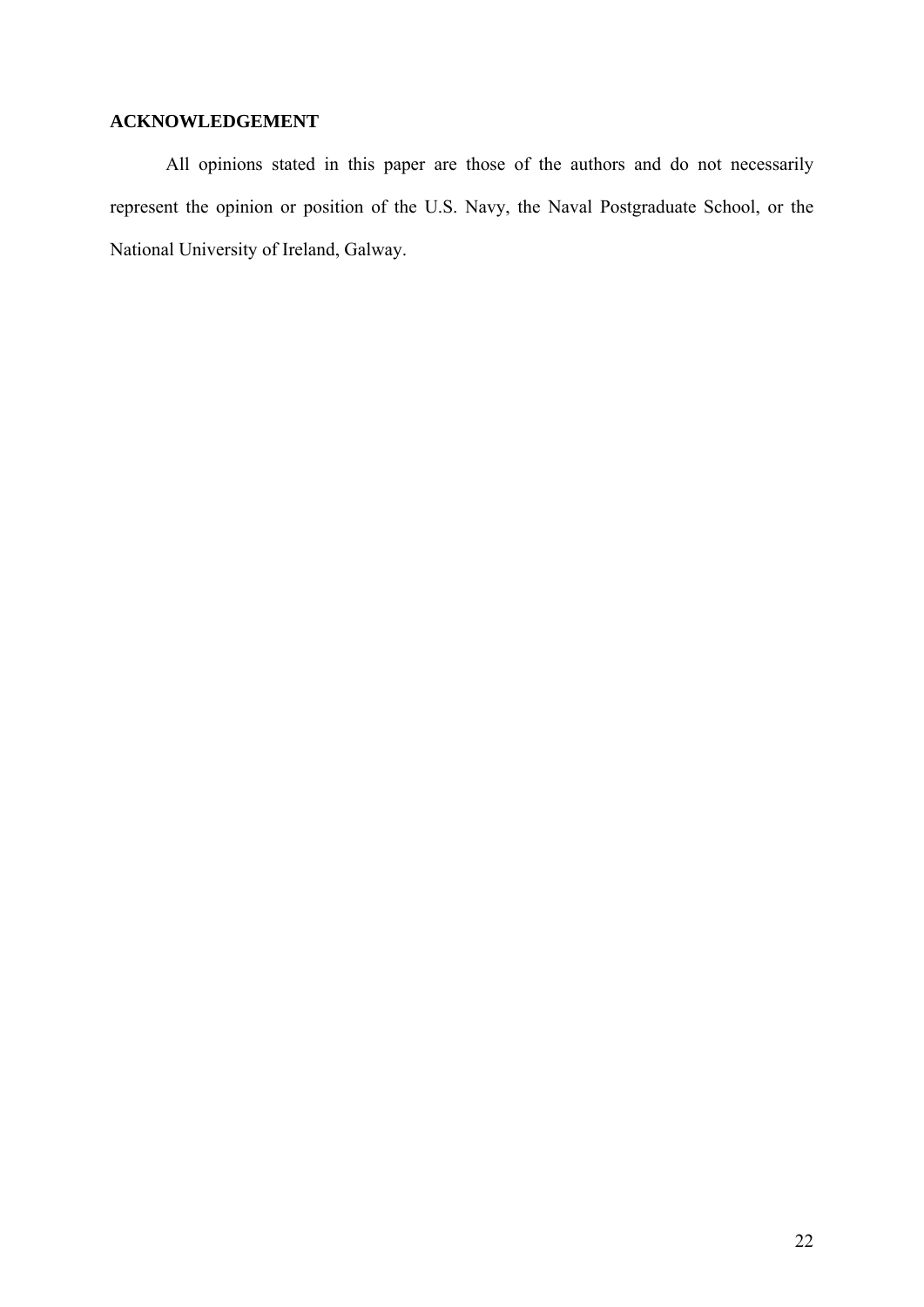#### **REFERENCES**

- Bellenkes, A. (2010). Military aviation safety policy and managing the culture of risk. In: P. O'Connor & J. Cohn (Eds.). *Human Performance Enhancements in High-Risk Environments: Insights Developments, and Future Directions from Military Research* (pp.150-168). Santa Barbara, CA: ABC- Clio.
- Carter-Trahan, A. (2009). *An Examination of the Human Factors Attitudes and Knowledge of Surface Warfare Officers*. Masters thesis. Monterey, CA: Naval Postgraduate School.
- Chief of Naval Operations (2005). *Standard Organization and Regulations of the U.S. Navy*. OPNAVINST 3120.32C Washington, D.C.: Author.
- Endsley M (1995) Toward a theory of situation awareness in dynamic systems. *Human Factors, 37*, 32-64.
- Fletcher, G., Flin, R., McGeorge, P., Glavin, R., Maran, N. & Patey, R. (2004). Rating nontechnical skills: Developing a behavioral marker system for use in anaesthesia. *Cognition, Technology, and Work, 6,* 165-171.
- Flin, R. (2010). CRM (nontechnical) skills- applications for and beyond the flight deck. In: R.L. Helmreich, B.G. Kanki, & J. Anca (Eds.). *Crew Resource Management*. (pp. 181- 204). San Diego. CA: Elsevier.
- Flin, R., & Martin, L. (2001). Behavioral markers for CRM: A review of current practice. *International Journal of Aviation Psychology, 11*, 95-118.
- Flin, R., O'Connor, P., & Crichton, M. (2008). *Safety at the Sharp End: Training Nontechnical Skills*. Aldershot, England: Ashgate Publishing Ltd.
- Gatfield, D. (2005 June). *Using simulation to determine a framework for the objective assessment of competence in maritime crisis management*. Paper Presented at the Society for the Advancement of Games and Simulations in Education and Training annual conference, Portsmouth, England.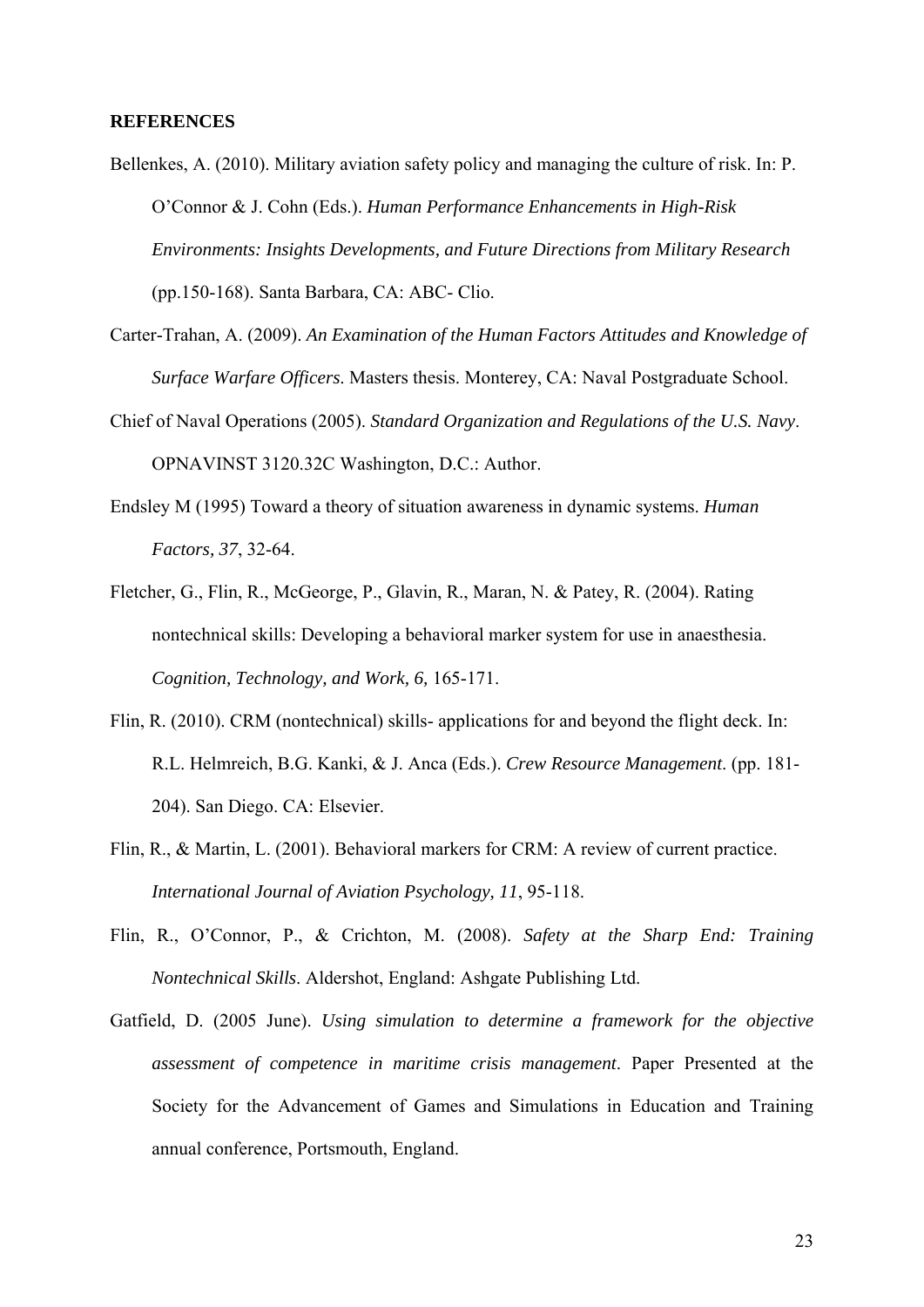- Helmreich, R., Wilhelm, J., Kello, J., Taggart, E., & Butler, R. (1990). *Reinforcing and evaluating crew resource management: Evaluator/LOS instructor manual*. Austin: NASA/UT/FAA Aerospace Group.
- Hetherington, C., Flin, R., & Mearns, K. (2006). Safety in shipping: The human elements. *Journal of Safety Research, 37* , 401-411.
- Hill, C.E., Knox, S., Thompson, B.J., Williams, E.N., Hess, S.A., & Landany, N. (2005). Consensual qualitative research: An update. *Journal of Counselling Psychology*, *52(2*), 196–205.
- Hill, C.E., Thompson, B.J., & Williams, E.N. (1997). A guide to conducting consensual qualitative research. *The Counseling Psychologist*, 25, 207–217.
- Hollnagel, E. (1993) *Human reliability analysis: context and control*. London, UK: Harcourt Brace.
- Jones D. & Endsley, M. (1996). Sources of situation awareness errors in aviation. *Aviation Space, and Environmental Medicine*, 67, 507-512.

Kirwan, B., & Ainsworth, L. K. (1992). *A guide to task analysis*. London: Taylor & Francis.

Klampfer, B., Flin, R. Helmreich, R, Häusler, R., Sexton, B., Fletcher, G., Field, P., Staender, S., Lauche, K., Dieckmann, P. & Amacher, A. (2001) *Enhancing performance in high risk environments: Recommendations for the use of behavioral markers. Report from the behavioral markers workshop, Zürich, June*. Berlin: Damler Benz Foundation.

Klein, G. (2008). Naturalistic decision making. *Human Factors, 50*, 456-460.

Klein, G. (1998). *Sources of Power: How People Make Decisions*. Cambridge: MIT Press.

- Kokotos, D.X. & Linardatos, D.S. (2011). An application of data mining tools for the study of shipping safety in restricted waters. *Safety Science, 49*,192–197.
- Landis, J.R. & Koch, G.G. (1977). The measurement of observer agreement for categorical data. *Biometrics*, *33(1)*, 159-174.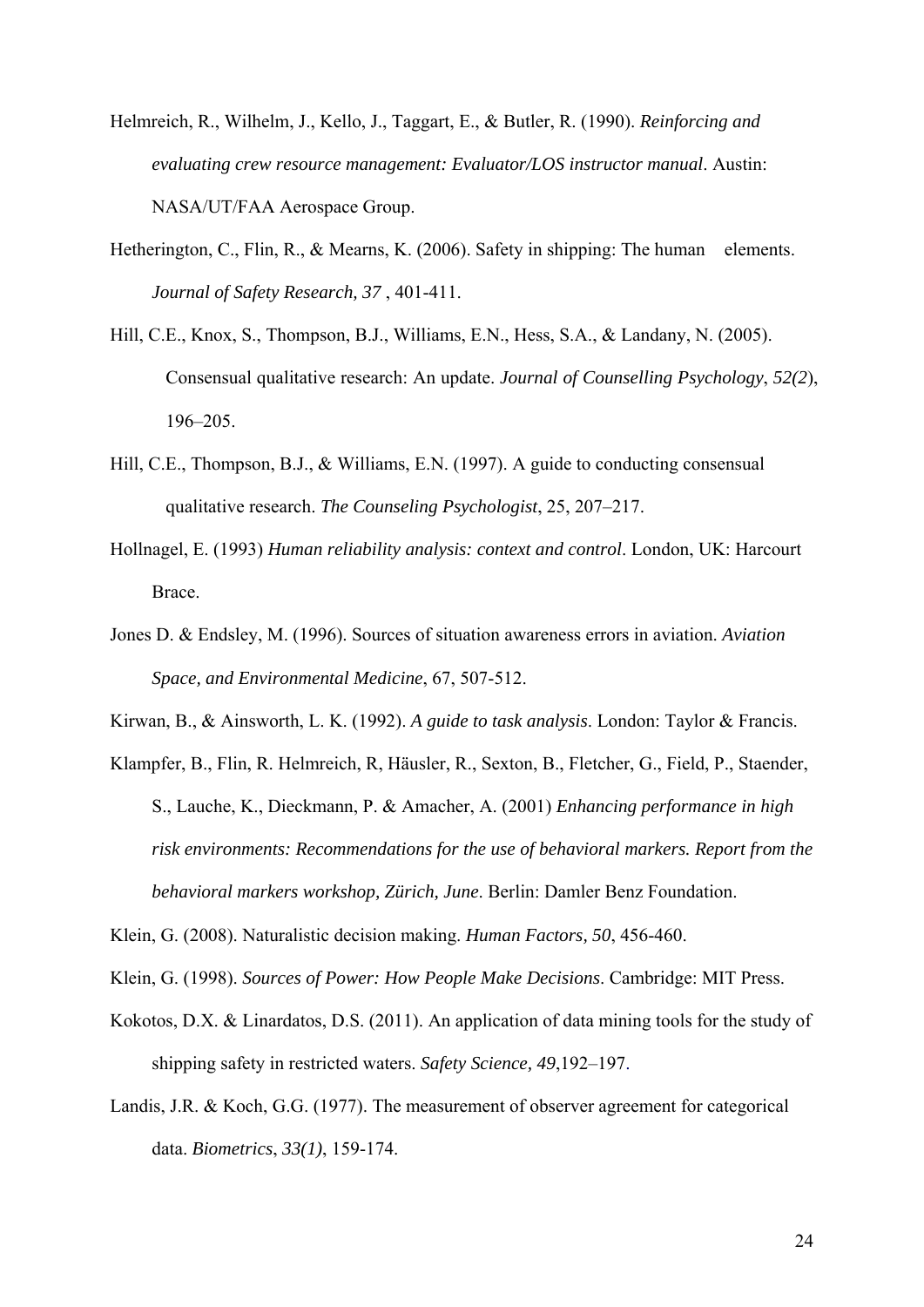- MAIB (2000). *Annual Report 1999*. Department of the Environment Transport and Regions, London.
- Miles, M.B. & Huberman, A.M. (1994). *Qualitative data analysis*. Thousand Oaks, CA: Sage.
- Mitchell, L. & Flin, R. (2009). Scrub Practitioners' List of Intra-operative nontechnical skills-SPLINTS. In: R. Flin & L. Mitchell (Eds.). (pp. 67-82). *Safer Surgery*. Aldershot, England: Ashgate Publishing Ltd.
- National Transportation Safety Board. (1990). *Ramming of the Spanish bulk carrier Urduliz by the USS Dwight D. Eisenhower (CVN 69).* Washington, D.C.: National Transportation Safety Board.
- O'Connor, P. (in press). An evaluation of the effectiveness of bridge resource management training. *International Journal of Aviation Psychology*.
- O'Connor, P., Hörmann, H.-J., Flin, R., Lodge, M., Goeters, K.M., & the JARTEL group. (2002). Developing a method for evaluating CRM skills: A European perspective. *International Journal of Aviation Psychology, 12(3)*, 263-286.
- O'Connor, P., O'Dea, A., & Flin, R. (2008). Identifying the team skills required by nuclear operations personnel. *International Journal of Industrial Ergonomics, 38,* 1028-1037.
- O'Connor, P., O'Dea, A., & Melton, J. (2007). A methodology for identifying human error in U.S. Navy diving accidents, *Human Factors, 49(2)*, 214-226.
- Prince, C., & Salas, E. (1993). Training and research for teamwork in the military aircrew. In E. Wiener, B. Kanki & R. Helmreich (Eds.), *Cockpit Resource Management* (pp. 337- 366). San Diego: Academic Press.
- Reason, J. (1990). *Human Error*. New York: Cambridge University Press.
- Rothblum, A.R. (2000, October). *Human error and marine safety*. Paper presented at the National Safety Council Congress and Expo, Orlando, FL.